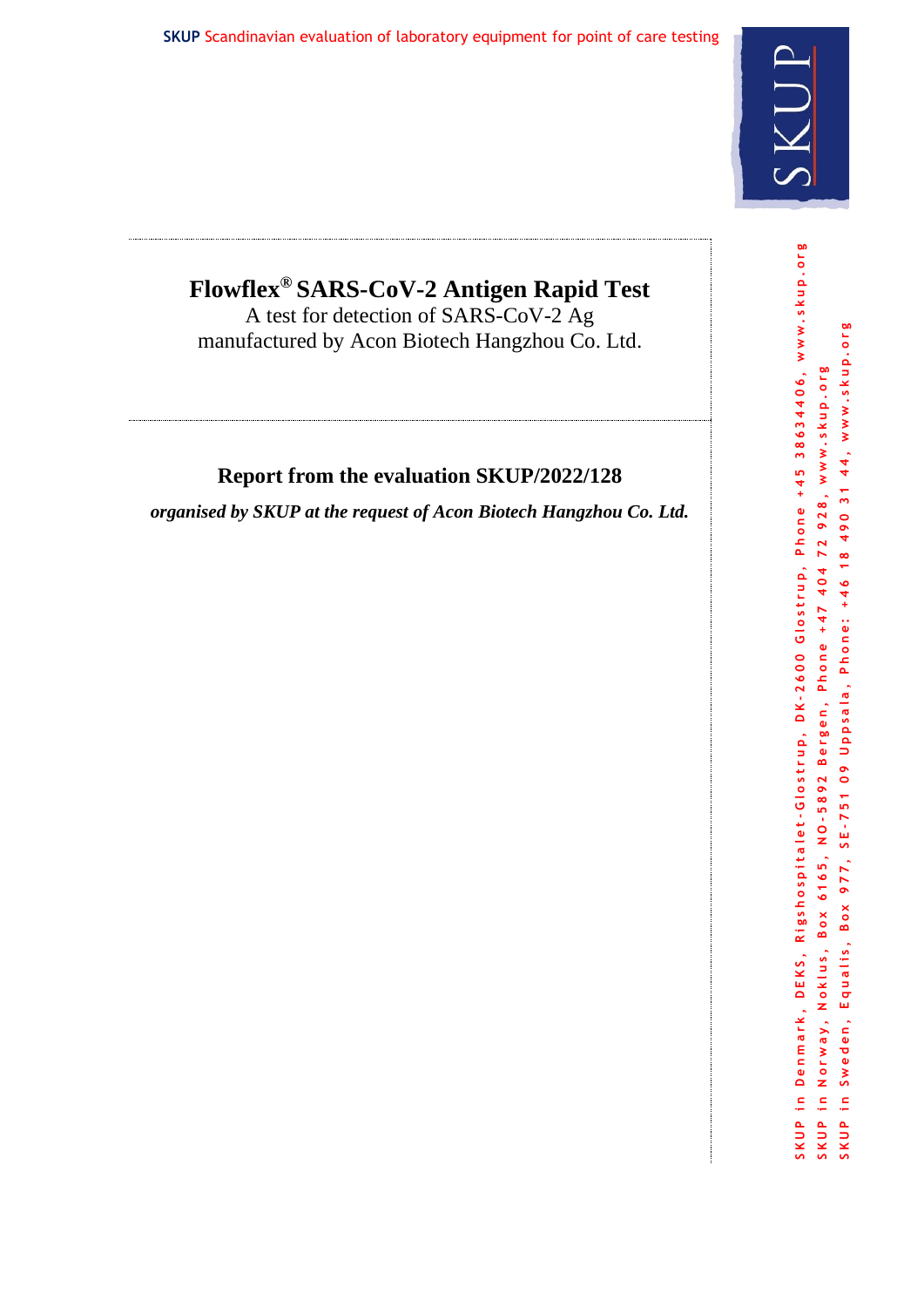#### **SKUP secretariat**

Elisabet Eriksson Boija +46 18 490 31 44 elisabet.eriksson.boija@equalis.se

#### **SKUP in Denmark**

Dår Kristian Kur Gitte M. Henriksen DEKS Rigshospitalet – Glostrup Valdemar Hansens vej 1-23 DK-2600 Glostrup +45 38 63 44 06 daar.kur@deks.dk gitte.henriksen@deks.dk

#### **SKUP in Norway**

Christine Morken Joakim Hekland Mette Christophersen Tollånes Sverre Sandberg Noklus Boks 6165 NO-5892 Bergen +47 404 72 928 christine.morken@noklus.no [joakim.hekland@noklus.no](mailto:joakim.hekland@noklus.no) mette.tollanes@noklus.no sverre.sandberg@noklus.no

#### **SKUP in Sweden**

Elisabet Eriksson Boija Mathias Karlsson Gunnar Nordin Equalis AB P.O. Box 977 SE-751 09 Uppsala +46 18 490 31 44 elisabet.eriksson.boija@equalis.se mathias.karlsson@equalis.se [gunnar.nordin@equalis.se](mailto:gunnar.nordin@equalis.se)

#### **www.SKUP.org**

\_\_\_\_\_\_\_\_\_\_\_\_\_\_\_\_\_\_\_\_

*SKUP would like to acknowledge with thanks the professional health care workers who contributed to the practical work with this evaluation at Esbjerg COVID-19 test centre, and Aase Rode at the Clinical Diagnostic Department, Hospital of South West Jutland in Esbjerg, and Farshid Ghazi, Josephine Kristensen and Louis Praeger-Jahnsen that helped with the practical work at Bispebjerg Hospital test clinic and analysing the samples for SARS-CoV-2 at the Department of Clinical Biochemistry in Copenhagen NV.* 

Copyright © 2022 SKUP. The report was written by SKUP, February 2022. The main author was Dår Kristian Kur, SKUP in Denmark. In order to use the SKUP name in marketing, it has to be referred to www.skup.org and the report code in question; SKUP/2022/128. For this purpose, the company can use a logotype containing the report code, available for the requesting company together with the final report. A correct format of referral in scientific publications will be "SKUP. Report from the evaluation SKUP/2022/128. Flowflex SARS-CoV-2 Ag Rapid Test (Acon Biotech Hangzhou Co. Ltd.), a system for detection of SARS-CoV-2 Ag, www.skup.org (*accessed date*)." The organisation of SKUP is described in attachment 1.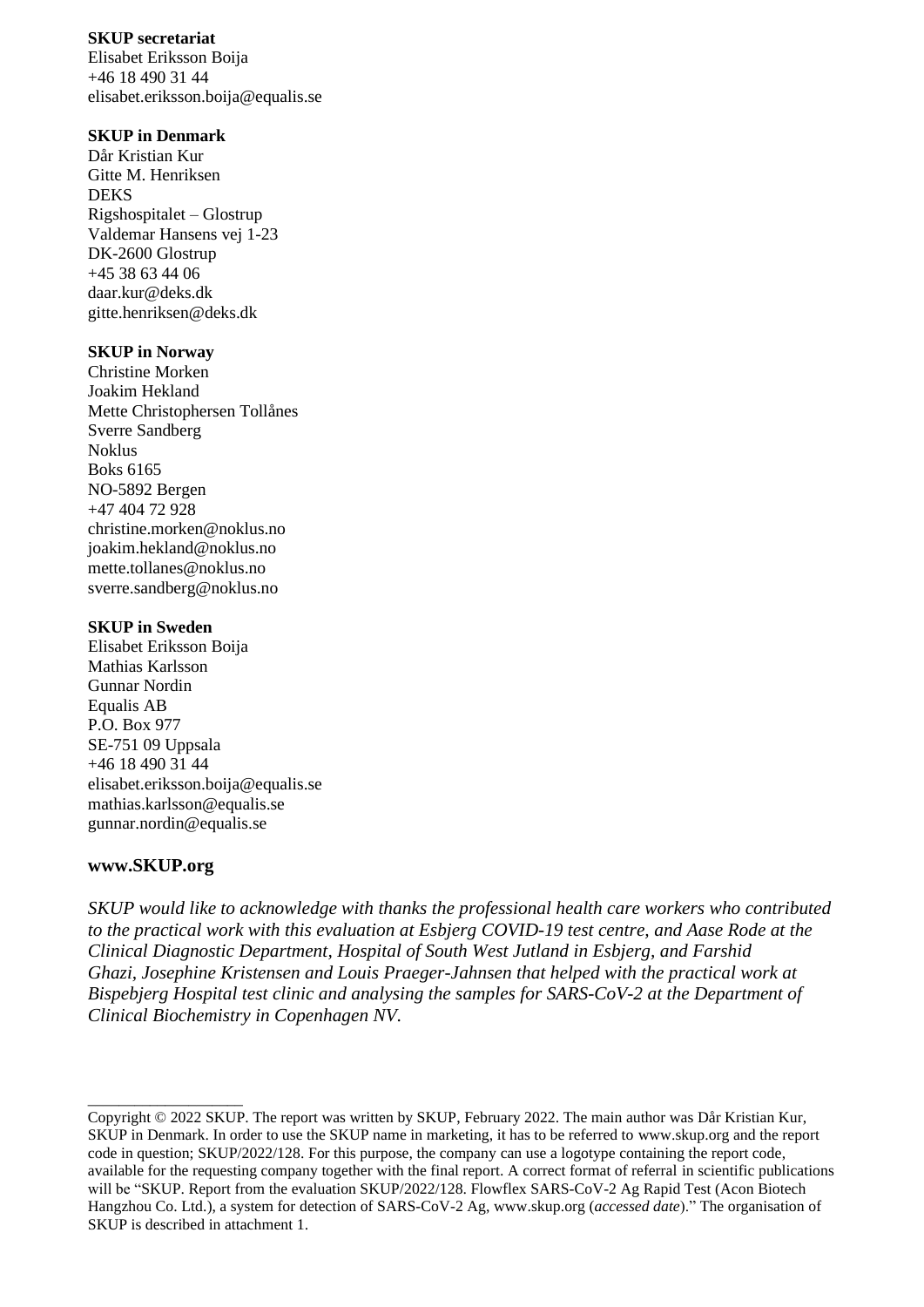| Table of contents                                                             |  |
|-------------------------------------------------------------------------------|--|
|                                                                               |  |
|                                                                               |  |
|                                                                               |  |
|                                                                               |  |
|                                                                               |  |
|                                                                               |  |
| 3.4. THE MODEL FOR THE EVALUATION OF FLOWFLEX SARS-COV-2 AG RAPID TEST7       |  |
|                                                                               |  |
|                                                                               |  |
|                                                                               |  |
|                                                                               |  |
|                                                                               |  |
|                                                                               |  |
|                                                                               |  |
| 5.2. THE EVALUATED MEASUREMENT SYSTEM FLOWFLEX SARS-COV-2 AG RAPID TEST10     |  |
|                                                                               |  |
|                                                                               |  |
|                                                                               |  |
|                                                                               |  |
|                                                                               |  |
| 6.3. ANALYTICAL QUALITY OF FLOWFLEX SARS-COV-2 AG RAPID TEST  17              |  |
|                                                                               |  |
|                                                                               |  |
|                                                                               |  |
| THE ORGANISATION OF SKUP                                                      |  |
|                                                                               |  |
|                                                                               |  |
|                                                                               |  |
|                                                                               |  |
| RAW DATA, INTERNAL ANALYTICAL QUALITY CONTROL RESULTS, FLOWFLEX SARS-COV-2 AG |  |
|                                                                               |  |
| RAW DATA, FLOWFLEX SARS-COV-2 AG RAPID TEST AND COMPARISON METHOD RESULTS34   |  |

Attachments with raw data are included only in the copy to Acon Biotech Hangzhou Co. Ltd.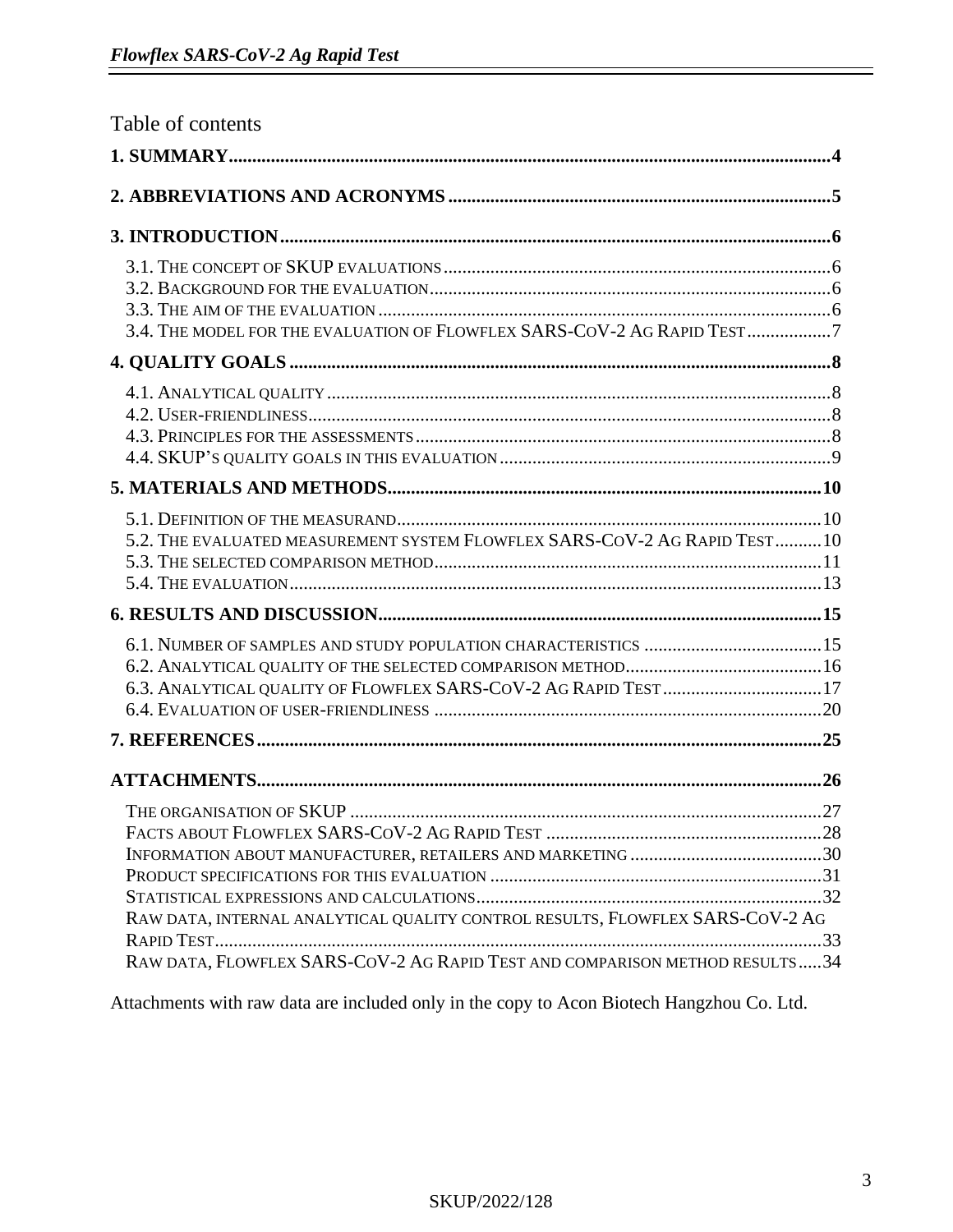| 1. Summary of an evaluation provided by SKUP   Flowflex SARS-CoV-2 Ag Rapid Test |                                                        |                                       |  |  |
|----------------------------------------------------------------------------------|--------------------------------------------------------|---------------------------------------|--|--|
| Manufacturer                                                                     | Acon Biotech Hangzhou Co. Ltd.                         |                                       |  |  |
| Supplier                                                                         | Acon Biotech Hangzhou Co. Ltd.<br>(requesting company) | SKUP<br>www.skup.org<br>SKUP/2022/128 |  |  |
| Launched in Scandinavia                                                          | 2020                                                   |                                       |  |  |

#### **Aim**

To assess the diagnostic performance and user-friendliness of Flowflex SARS-CoV-2 Ag Rapid Test when used under real life conditions by intended users in dedicated COVID-19 test centres.

| <b>Examination</b>                                                          | <b>Recommended goals and results</b>                                                                                                                                                                                                                                                                                                                                                                                                                                                                                                              |
|-----------------------------------------------------------------------------|---------------------------------------------------------------------------------------------------------------------------------------------------------------------------------------------------------------------------------------------------------------------------------------------------------------------------------------------------------------------------------------------------------------------------------------------------------------------------------------------------------------------------------------------------|
| <b>Overall diagnostic sensitivity</b>                                       | WHO recommends a minimum performance requirement of $\geq 80$ % sensitivity compared<br>to a nucleic acid-amplification test (NAAT) reference assay.<br>Overall diagnostic sensitivity was not met: 75 % (90 % CI: 68-82 %)*                                                                                                                                                                                                                                                                                                                      |
| <b>Overall diagnostic specificity</b>                                       | WHO recommends a minimum performance requirement of $\geq$ 97 % specificity compared<br>to a NAAT reference assay.                                                                                                                                                                                                                                                                                                                                                                                                                                |
| <b>User-friendliness</b>                                                    | Overall diagnostic specificity was met: 99,6 % (90 % CI: 98,6-99,9 %)*<br>Quality goal; a total rating of 'Satisfactory' by SKUP.<br>The quality goal of user-friendliness was fulfilled                                                                                                                                                                                                                                                                                                                                                          |
| <b>Background</b>                                                           |                                                                                                                                                                                                                                                                                                                                                                                                                                                                                                                                                   |
| Measurement system<br>Intended users                                        | In vitro diagnostic rapid test for qualitative detection of SARS-CoV-2<br>Health care professionals                                                                                                                                                                                                                                                                                                                                                                                                                                               |
| Sample material                                                             | Nasal or nasopharyngeal specimen, of which the first was evaluated by SKUP.                                                                                                                                                                                                                                                                                                                                                                                                                                                                       |
| <b>Material and methods</b>                                                 |                                                                                                                                                                                                                                                                                                                                                                                                                                                                                                                                                   |
| Participants                                                                | 564 persons exposed to individuals with confirmed SARS-CoV-2 infection, of whom 121<br>(21 %) tested positive on of the comparison methods.                                                                                                                                                                                                                                                                                                                                                                                                       |
| Comparison method                                                           | A real time polymerase chain reaction (RT-PCR) method for detection of SARS-CoV-2 at<br>the Clinical Diagnostic Department at the Hospital of South West Jutland in Esbjerg and<br>the Department of Clinical Biochemistry at Bispebjerg Hospital in Copenhagen NV                                                                                                                                                                                                                                                                                |
| Analytical procedure                                                        | Subjects exposed to an individual with confirmed SARS-CoV-2 infection were invited to<br>participate in the evaluation. The sampling procedure, performed by trained health care<br>professionals, included one oropharyngeal swab sample for RT-PCR detection and one<br>nasal swab sample from both nostrils, for the Flowflex SARS-CoV-2 Ag Rapid Test.<br>The oropharyngeal swab for RT-PCR detection was immediately placed into sterile tubes,<br>containing 2-3 mL of viral transport media, until transported to the clinical laboratory. |
|                                                                             | The nasal swab was placed into the test vial containing extraction buffer and analysed in<br>accordance with the instructions from the manufacturer. Tree lots of Flowflex SARS-<br>CoV-2 Ag Rapid Test were used.                                                                                                                                                                                                                                                                                                                                |
| User-friendliness                                                           | Assessed by trained health care professionals using a questionnaire with three given<br>ratings; satisfactory, intermediate and unsatisfactory                                                                                                                                                                                                                                                                                                                                                                                                    |
| <b>Additional results</b>                                                   |                                                                                                                                                                                                                                                                                                                                                                                                                                                                                                                                                   |
| Sensitivity stratified on cycle<br>threshold (ct) values for the<br>E-gene: | $<$ 33: 78 %: (90 % CI: 70-84 %)*<br><30: 82 %: (90 % CI: 75-88 %)*<br><25: 83 %: (90 % CI: 76-89 %)*                                                                                                                                                                                                                                                                                                                                                                                                                                             |
| Prevalence:<br>Positive predictive value<br>$(PPV)$ :                       | 21 %<br>95 %                                                                                                                                                                                                                                                                                                                                                                                                                                                                                                                                      |
| Negative predictive value<br>$(NPV)$ :                                      | 97 %                                                                                                                                                                                                                                                                                                                                                                                                                                                                                                                                              |

#### **Acon Biotech Hangzhou Co. Ltd. has accepted the report without further comments**

\*Confidence interval (CI) is for information only

*This summary will also be published in Danish, Norwegian and Swedish at www.skup.org* 

#### SKUP/2022/128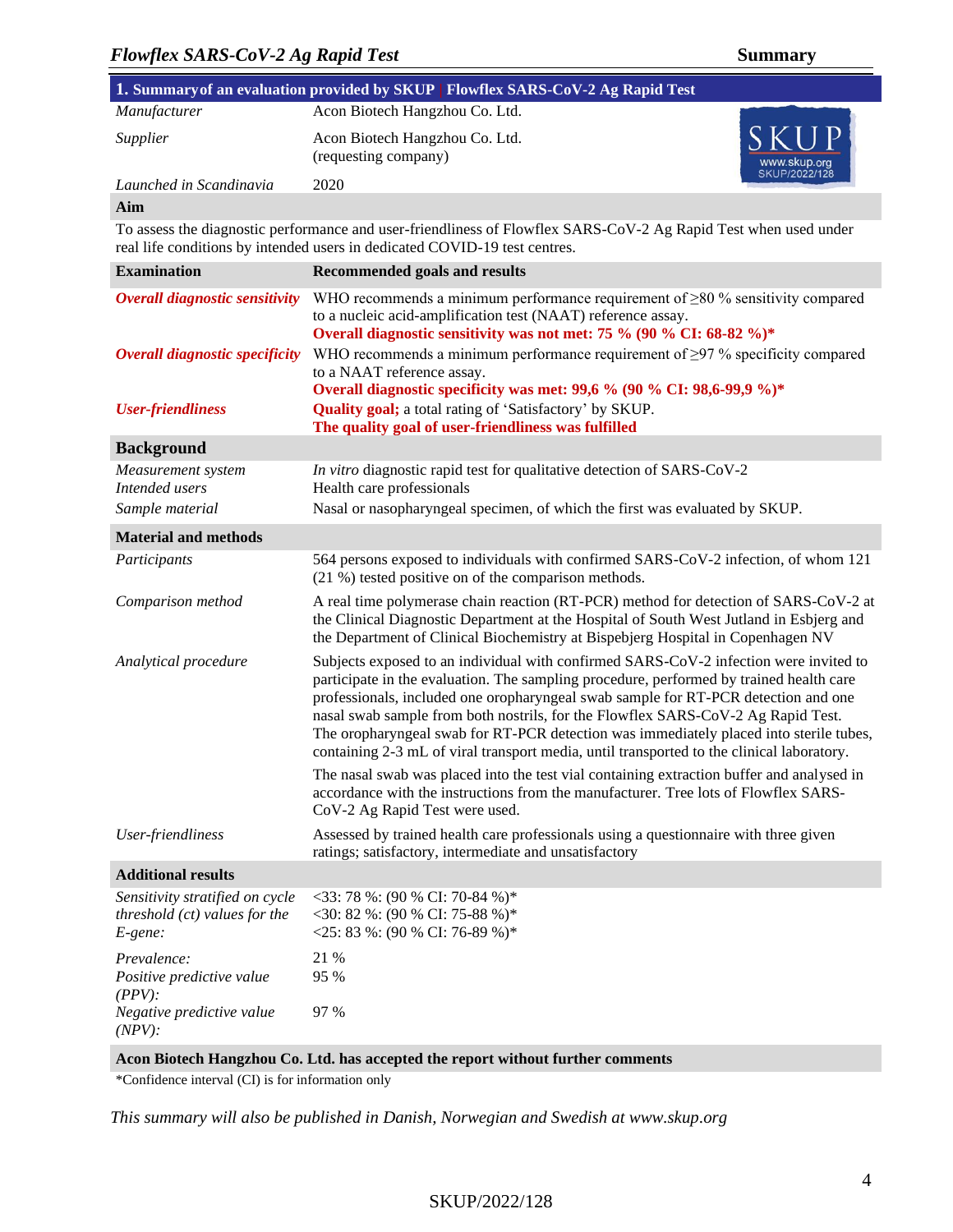# **2. Abbreviations and Acronyms**

| Ag            | Antigen                                                                              |
|---------------|--------------------------------------------------------------------------------------|
| Ag-RDT        | Antigen-detecting Rapid Diagnostic Test                                              |
| <b>BLS</b>    | <b>Biomedical Laboratory Scientist</b>                                               |
| C-NPU         | Committee on Nomenclature, Properties and Units                                      |
| <b>CI</b>     | Confidence Interval                                                                  |
| COVID-19      | Coronavirus disease 2019                                                             |
| Ct value      | Cycle threshold value                                                                |
| <b>DEKS</b>   | Danish Institute of External Quality Assurance for Laboratories in the Health Sector |
| E             | <b>Envelope Protein</b>                                                              |
| <b>ECDC</b>   | European Centre for Disease Prevention and Control                                   |
| <b>EQA</b>    | <b>External Quality Assessment</b>                                                   |
| Equalis       | External quality assessment in laboratory medicine in Sweden                         |
| <b>NAATs</b>  | Nucleic Acid Amplification Tests                                                     |
| N             | Nucleocapsid Protein                                                                 |
| <b>Noklus</b> | Norwegian Organization for Quality Improvement of Laboratory Examinations            |
| <b>NPV</b>    | <b>Negative Predictive Value</b>                                                     |
| <b>POC</b>    | Point of care                                                                        |
| <b>PPV</b>    | <b>Positive Predictive Value</b>                                                     |
| <b>QCMD</b>   | <b>Quality Control for Molecular Diagnostics</b>                                     |
| RdRP          | RNA-dependent RNA polymerase                                                         |
| <b>RNA</b>    | Ribonucleic acid                                                                     |
| <b>RNP</b>    | Human RNase P                                                                        |
| RT-PCR        | Real Time Polymerase Chain reaction                                                  |
| SARS-CoV-2    | Severe Acute Respiratory Syndrome Coronavirus 2                                      |
| <b>SKUP</b>   | Scandinavian evaluation of laboratory equipment for point of care testing            |
| <b>WHO</b>    | World Health Organization                                                            |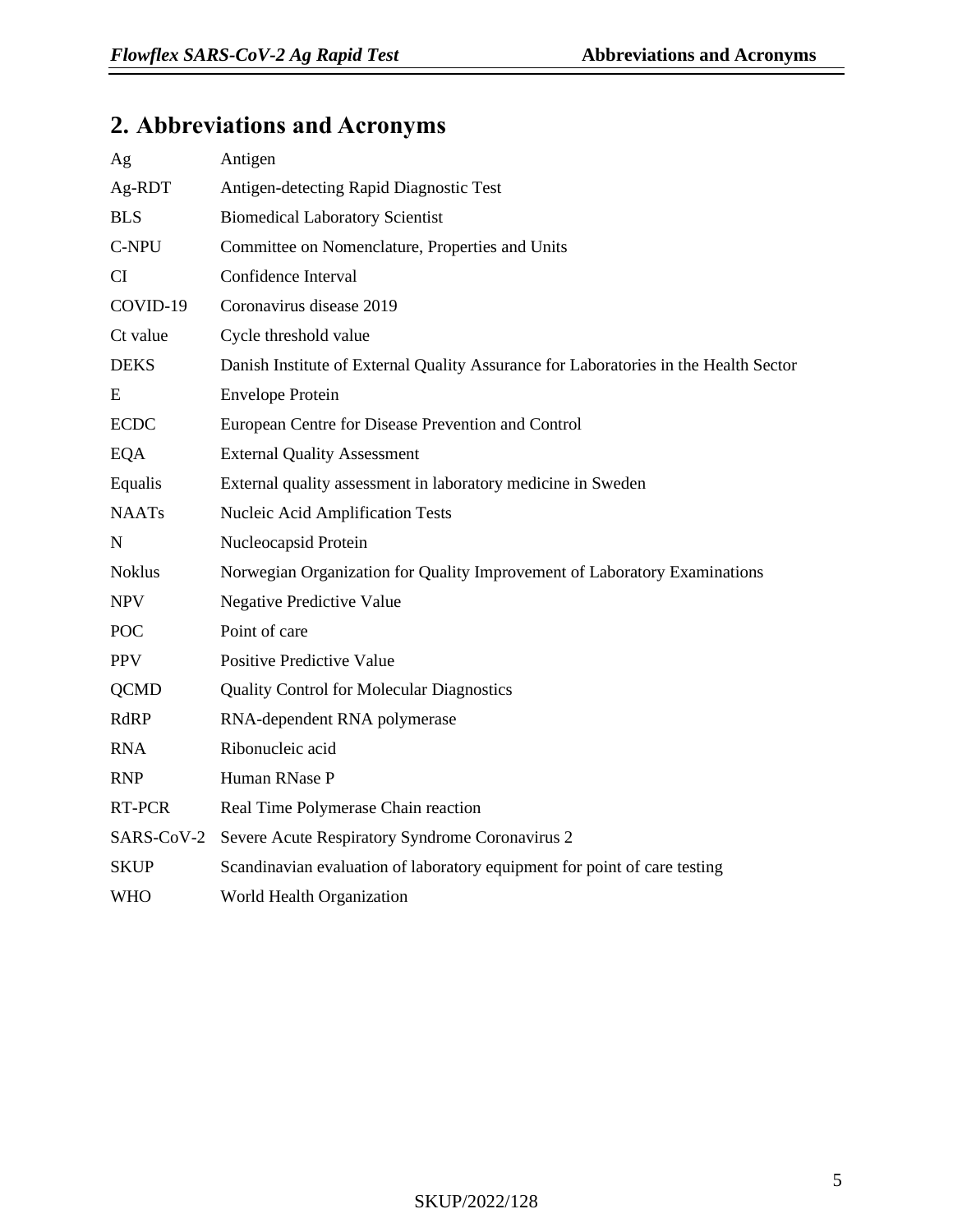# <span id="page-5-0"></span>**3. Introduction**

The purpose of Scandinavian evaluation of laboratory equipment for point of care testing (SKUP) is to improve the quality of near patient testing in Scandinavia by providing objective information about analytical quality and user-friendliness of laboratory equipment. This information is generated by organising SKUP evaluations in point of care (POC) settings.

### **3.1. The concept of SKUP evaluations**

SKUP evaluations follow common guidelines and the results from various evaluations are comparable<sup>1</sup>. The evaluation set-up and details are described in an evaluation protocol and agreed upon in advance. The analytical results and user-friendliness are assessed according to pre-set quality goals. To fully demonstrate the quality of a product, the end-users should be involved in the evaluation. If possible, SKUP evaluations are carried out using three lot numbers of test cassettes from separate and time-spread productions.

### **3.2. Background for the evaluation**

In December 2019, Wuhan city in Hubei Province, China, became the center of an outbreak of a severe pneumonia, later identified as caused by a novel Severe Acute Respiratory Syndrome Coronavirus 2 (SARS-CoV-2) [1]. The virus causes coronavirus disease 2019 (COVID-19). Currently, COVID-19 is mainly diagnosed by detection of ribonucleic acid (RNA) from SARS-CoV-2 using nucleic acid amplification tests (NAATs), such as real time polymerase chain reaction (RT-PCR) assays in a sample collected with a swab from the upper airways [2]. RT-PCR is performed in clinical microbiology laboratories, requiring advanced analytical instruments and trained personnel. The ease-of-use and rapid turnaround time of antigen-detecting rapid diagnostic tests (Ag-RDTs) offer decentralized testing that potentially can expand access to testing and decrease delays in diagnosis [3].

The Flowflex SARS-CoV-2 Antigen (Ag) Rapid Test is an in vitro diagnostic POC rapid test for detection of SARS-CoV-2 in nasal and nasopharyngeal specimens. The product is intended for professional use. Flowflex SARS-CoV-2 Ag test is produced by Acon Biotech Hangzhou Co. Ltd. The SARS-CoV-2 Ag test was launched into the Scandinavian market November 2020. This SKUP evaluation was carried out from March 2021 to February 2022 at the request of Acon Biotech Hangzhou Co. Ltd.

# **3.3. The aim of the evaluation**

The aim of the evaluation was to assess the diagnostic performance and user-friendliness of Flowflex SARS-CoV-2 Ag Rapid Test when using nasal swab specimens under real life conditions by intended users at two dedicated COVID-19 testing centres.

<sup>1</sup>SKUP evaluations are under continuous development. In some cases, it may be difficult to compare earlier protocols, results and reports with more recent ones.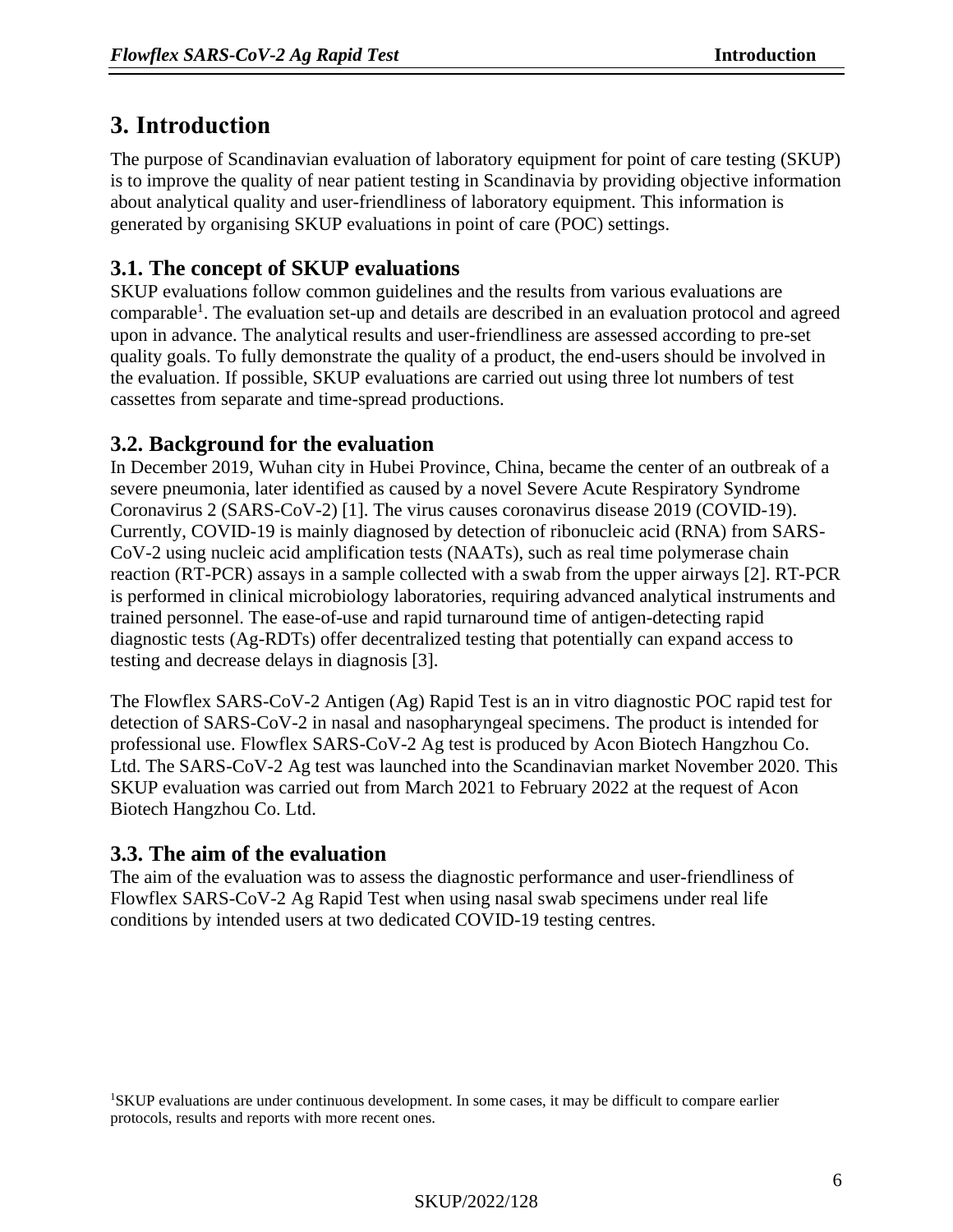#### **3.4. The model for the evaluation of Flowflex SARS-CoV-2 Ag Rapid Test**

The evaluation was carried out at two dedicated COVID-19 test centres to evaluate the performance of Flowflex SARS-CoV-2 Ag Rapid Test in the hands of the intended users, see flowchart in figure 1.

The evaluation included:

- Examination of the diagnostic performance (diagnostic sensitivity and specificity) of the Flowflex SARS-CoV-2 Ag Rapid Test using nasal swab specimens.
- Examination of the diagnostic performance related to different clinical subgroups and cycle threshold (ct) values from the RT-PCR results.
- Evaluation of the user-friendliness of the Flowflex SARS-CoV-2 Ag Rapid Test and its manual by the intended users.

In addition, the positive predictive value (PPV) and the negative predictive value (NPV) were calculated.

Subjects exposed to a previously confirmed case of SARS-CoV-2 infection were included within 10 days of exposure e.g., targeted testing of household members or equivalent close contacts. Both symptomatic and asymptomatic participants were included. Household transmission of SARS-CoV-2 is reported to be high [4], and a prevalence of approximately 20 % was expected. Target number of participants was 100 positive results and 100 negative results, but maximum number included was set to 600. For comparison and assessment of the diagnostic sensitivity and specificity, an oropharyngeal sample was analysed on an RT-PCR comparison method. In this evaluation two different RT-PCR comparison methods were used.



**Figure 1.** Flowchart illustrating the model of the evaluation. Enrolment of patients was planned to continue until at least 100 positive and at least 100 negative SARS-CoV-2 RT-PCR results were achieved in the clinical laboratory, but maximum number included was set to 600.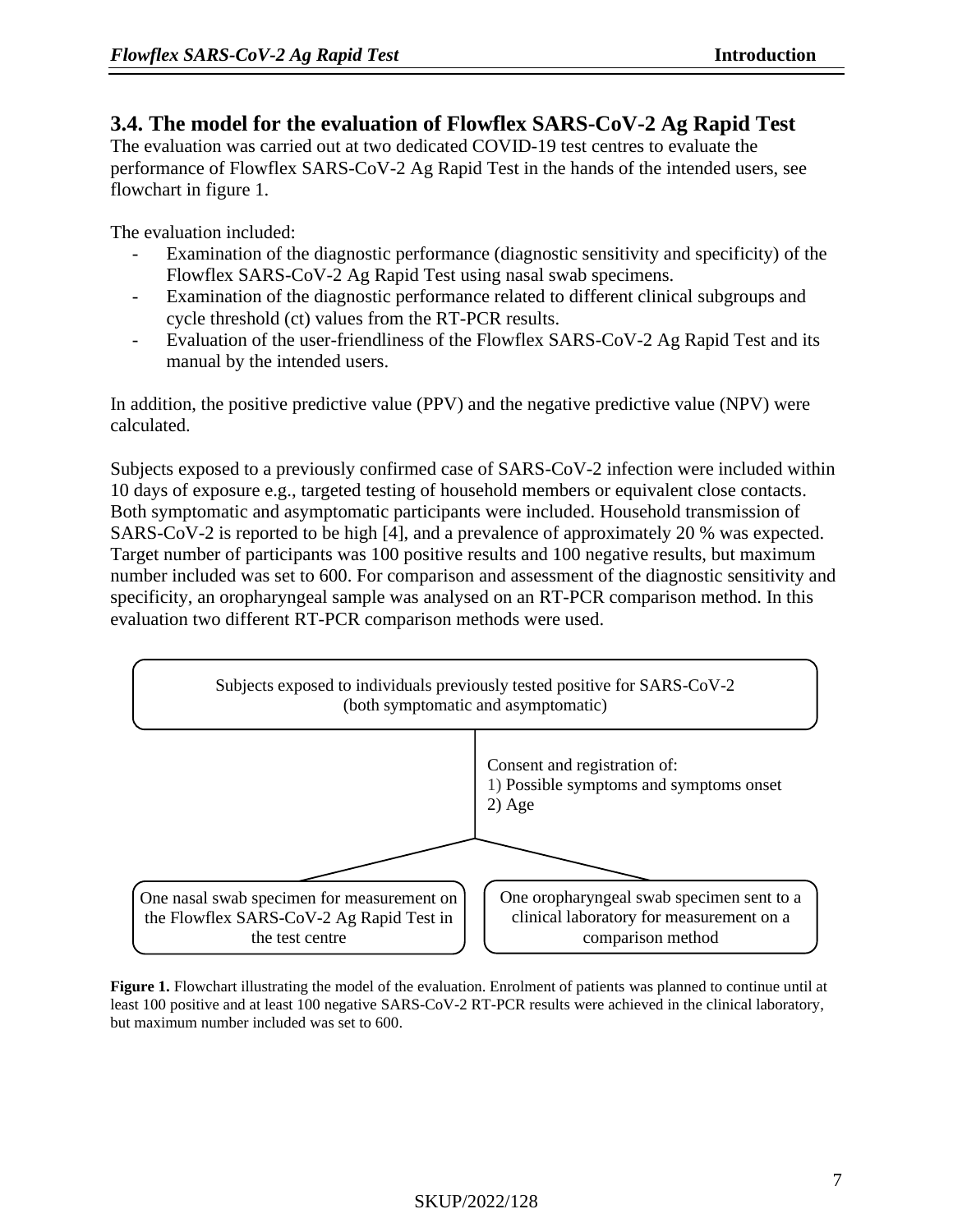# **4. Quality goals**

# **4.1. Analytical quality**

#### *Present recommendations for diagnostic SARS-CoV-2 tests*

The World Health Organization (WHO) suggest that SARS-CoV-2 Ag-RDTs that meet the minimum performance requirements of  $\geq 80$  % sensitivity and  $\geq 97$  % specificity compared to a NAAT reference assay can be used to diagnose SARS-CoV-2 infection, where NAAT is unavailable or where prolonged turnaround times preclude clinical utility. In settings with low prevalence of active SARS-CoV-2 infections specificity should ideally be  $\geq$ 99 % to avoid many false positive results [3]. The European Centre for Disease Prevention and Control (ECDC) agrees with the minimum performance requirements set by WHO but suggests aiming to use tests with a performance closer to RT-PCR, i.e.,  $\geq$ 90 % sensitivity and  $\geq$ 97 % specificity [5].

# **4.2. User-friendliness**

The evaluation of user-friendliness was carried out by asking the evaluating personnel in the test centre to fill in a questionnaire, see section 6.4. The tested equipment must reach a total rating of "satisfactory" to fulfil the quality goal.

### *Technical errors*

SKUP recommends that the fraction of tests wasted due to technical errors should not exceed 2 %.

# **4.3. Principles for the assessments**

To qualify for an overall good assessment in a SKUP evaluation, the measuring system must show satisfactory analytical quality as well as satisfactory user-friendliness.

### **4.3.1. Assessment of the analytical quality**

The analytical results are described and discussed related to literature. Statistical expressions and calculations used by SKUP are shown in attachment 5.

### *Diagnostic sensitivity*

The diagnostic sensitivity was calculated as the fraction of the true positive Flowflex SARS-CoV-2 Ag Rapid Test results in proportion to the positive RT-PCR results. The calculated result was given with a 90 % confidence interval (CI) (for information only).

### *Diagnostic specificity*

The diagnostic specificity was calculated as the fraction of the true negative Flowflex SARS-CoV-2 Ag Rapid Test results in proportion to the negative RT-PCR results. The calculated result was given with a 90 % CI (for information only).

### *Positive and negative predictive values*

PPV and NPV were calculated given the prevalence in the tested population and the achieved diagnostic accuracy of the test.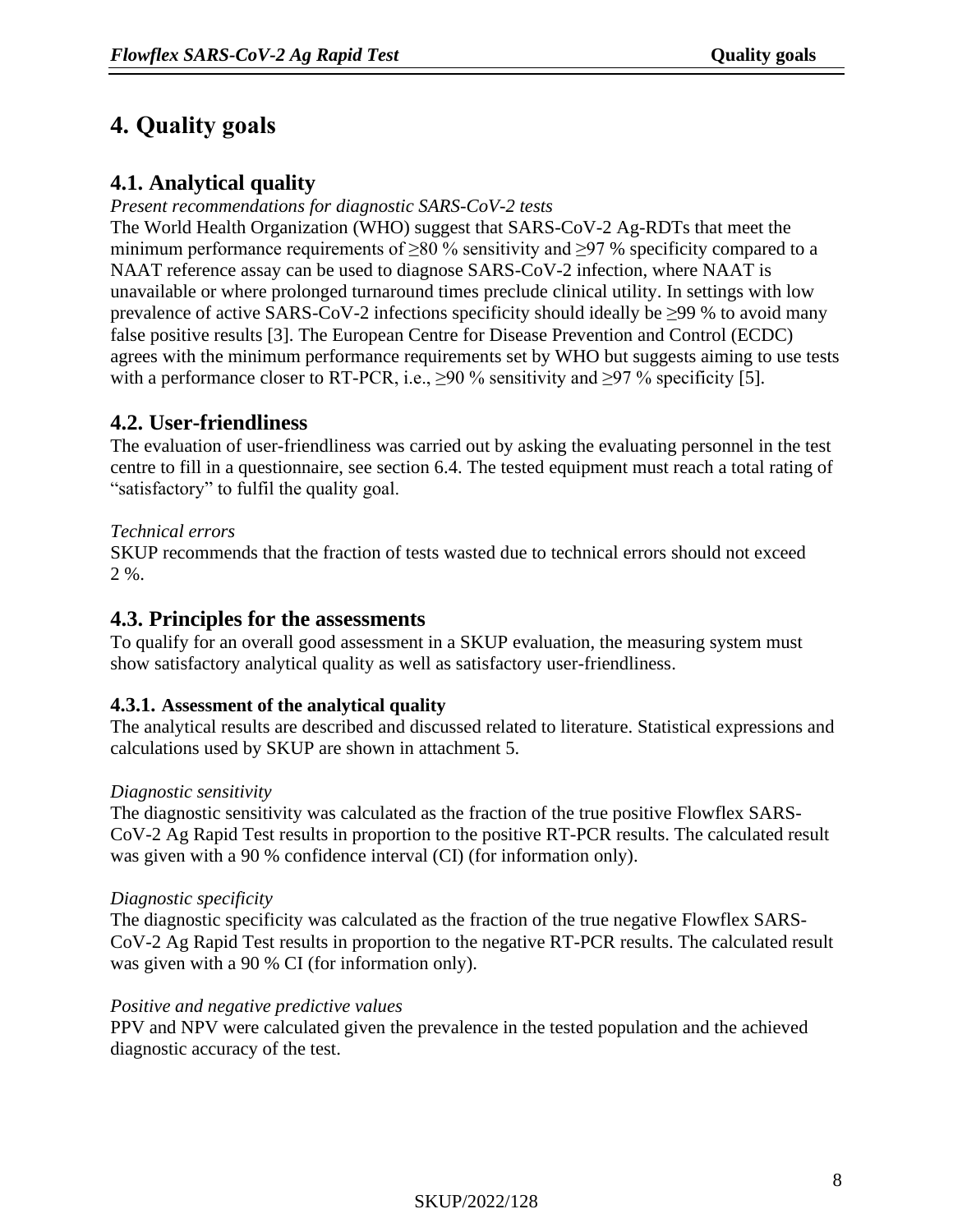#### *Assessment of three lots*

Three lots of test cassettes were used for the purpose of having an evaluation less sensitive to the risk of a poor batch. Separate lot calculations were not performed.

#### *Examination of different clinical subgroups*

Sensitivity and specificity were calculated for results stratified on symptoms/no symptoms and days since symptom onset.

#### *Examination of different ct values from the RT-PCR method*

The ct value is defined as the number of cycles of amplification required with RT-PCR for the fluorescent signal of the RT-PCR method to reach a threshold above the background signal. The ct value is inversely proportional to the amount of target nucleic acid in the sample (i.e., the lower the ct value the greater the amount of target nucleic acid in the sample). Sensitivity was calculated for positive results stratified on ct values <33, <30 and <25.

#### **4.3.2. Assessment of the user-friendliness**

User-friendliness was assessed according to answers and comments given in the questionnaire (see section 6.4). For each question, the evaluator can choose between three given ratings; satisfactory, intermediate and unsatisfactory. To achieve the overall rating "satisfactory", the tested equipment must reach a total rating of "satisfactory" in all four subareas of characteristics described in section 6.4.

#### *Technical errors*

The evaluators registered failed measurements and technical errors during the evaluation. The proportion of tests wasted due to technical errors was calculated and taken into account in the assessment of the user-friendliness. User errors related to the handling of the samples were excluded from the calculations.

### **4.4. SKUP's quality goals in this evaluation**

For this evaluation there were no pre-set quality goals for the diagnostic performance of the test. However, SKUP recommends the minimum performance requirements suggested by WHO and the results are discussed related to present literature.

For assessment of the user-friendliness:

User-friendliness, overall rating.................................................................. Satisfactory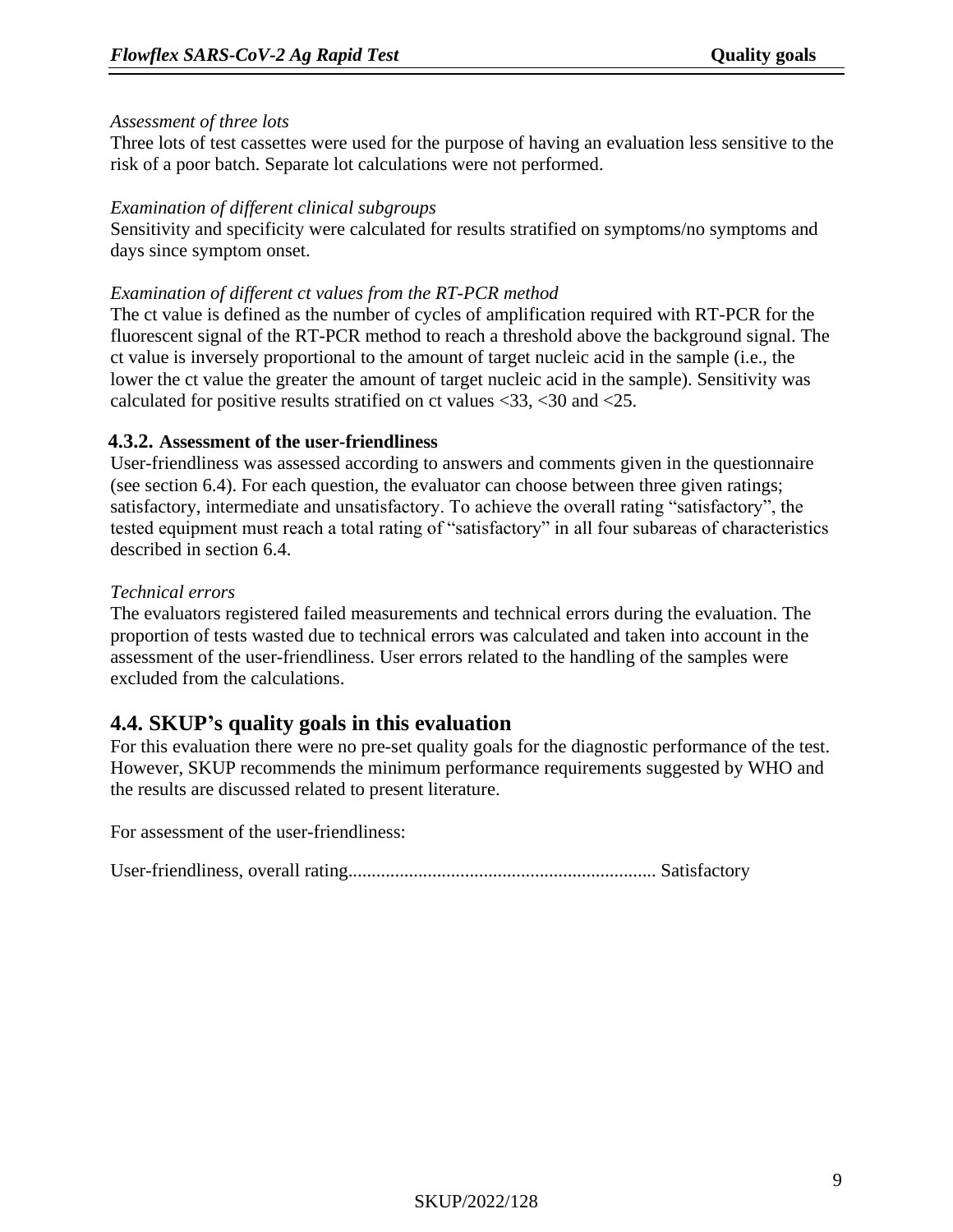# **5. Materials and methods**

# **5.1. Definition of the measurand**

The measurement systems are intended to detect SARS-CoV-2 in secrete collected from the upper airways. The Flowflex SARS-CoV-2 Ag Rapid Test detects the presence or absence of the antigens specific for SARS-CoV-2 in nasal and nasopharyngeal specimens. For the comparison method the RNA from SARS-CoV-2 is identified by RT-PCR in oropharyngeal specimens. The results were expressed on an ordinal scale (positive or negative) for both methods. The Committee on Nomenclature, Properties and Units (C-NPU) systematically describes clinical laboratory measurands in a database [6]. The NPU code related to the Flowflex SARS-CoV-2 Ag Rapid Test in this evaluation is NPU59312 (vestibulum nasi). The NPU code related to the comparison method is NPU59178. In this report the term SARS-CoV-2 will be used for the measurand.

**5.2. The evaluated measurement system Flowflex SARS-CoV-2 Ag Rapid Test**

The information in this section derives from the company's information material.

Flowflex SARS-CoV-2 Ag Rapid Test (figure 2) is a POC test intended for professional use for detection of SARS-CoV-2.

Flowflex SARS-CoV-2 Ag Rapid Test kit includes:

- Flowflex SARS-CoV-2 Ag Rapid Test cassettes
- Sterile nasal swabs
- Pre-filled extraction buffer tubes with dropper caps
- Control swabs (positive and negative)
- Reagent holder
- Package insert



**Figure 2.** Flowflex SARS-CoV-2 Ag Rapid Test

The Flowflex SARS-CoV-2 Ag Rapid Test is a lateral flow chromatographic immunoassay for the qualitative detection of SARS-CoV-2 viral nucleocapsid protein Ag in human nasal and nasopharyngeal specimens.

The test procedure involves collecting nasal or nasopharyngeal specimen, using a recommended swab which is eluted into a tube containing extraction buffer. Four drops of the specimen in extraction buffer are added to the test strip using a dropper cap provided. The test result can be read visually after 15-30 minutes, but not after 30 minutes. Any shade of colour in the test line region (T) of each test cassette should be considered positive.

The formation of a coloured line in the control line region (C) of each test cassette serves as a procedural control, indicating that the proper volume of specimen has been added and membrane wicking has occurred.

For technical details about the Flowflex SARS-CoV-2 Ag Rapid Test, see table 1. For more information about the Flowflex SARS-CoV-2 Ag Rapid Test system, and name of the manufacturer and the suppliers in the Scandinavian countries, see attachment 2 and 3. For product specifications in this evaluation, see attachment 4.

### SKUP/2022/128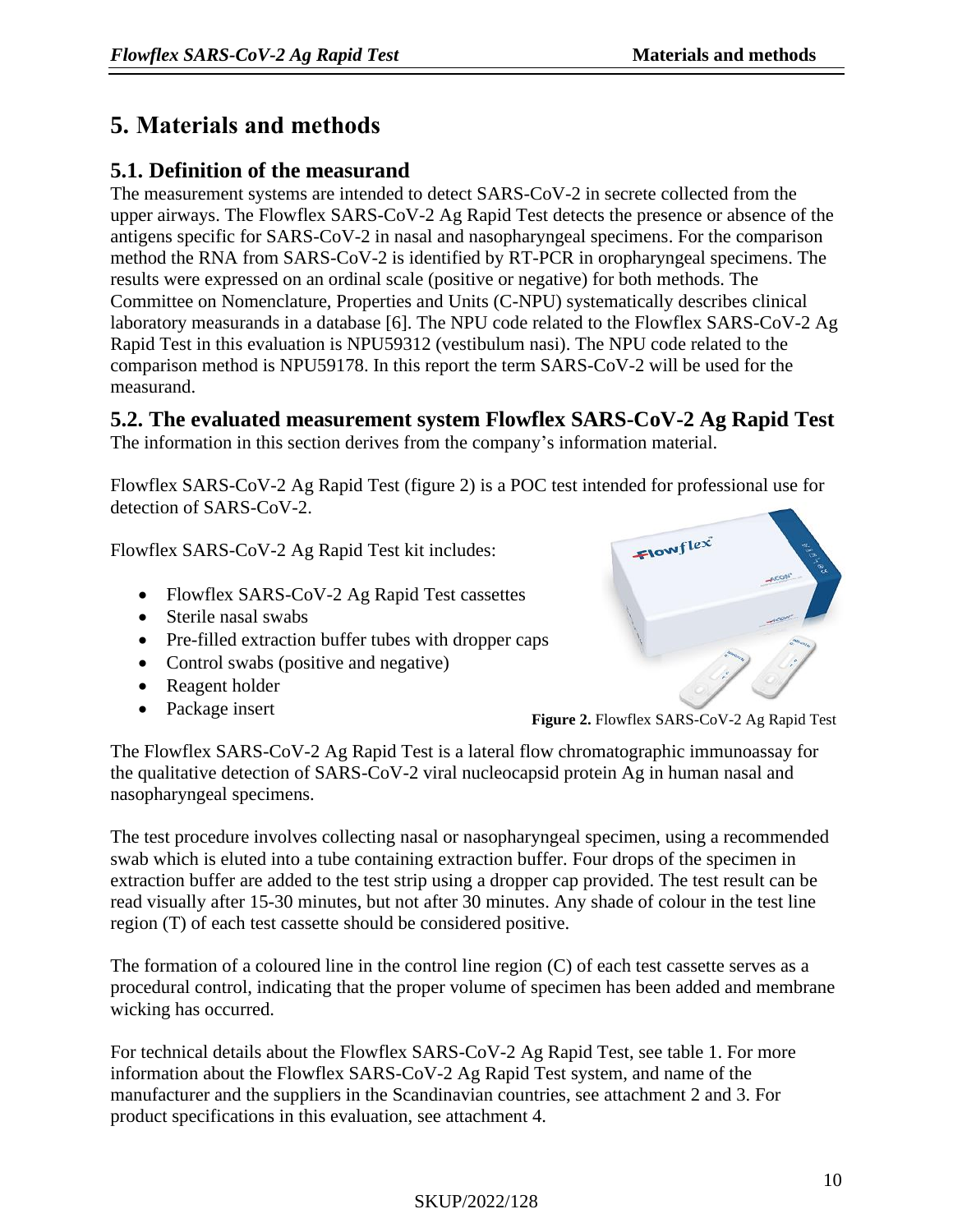| Technical details for Flowflex SARS-CoV-2 Ag Rapid Test   |                                                                                                            |  |  |
|-----------------------------------------------------------|------------------------------------------------------------------------------------------------------------|--|--|
| Sample material                                           | Nasal or nasopharyngeal specimen                                                                           |  |  |
| Stability of extraction buffer<br>including specimen swab | Specimen should be placed in extraction buffer and<br>tested immediately or within one hour of collection. |  |  |
| Measuring time                                            | 15-30 minutes                                                                                              |  |  |

#### **Table 1**. Technical details from the manufacturer

### **5.3. The selected comparison method**

A selected comparison method is a fully specified method which, in the absence of a Reference method, serves as a common basis for the comparison of the evaluated method.

#### **5.3.1. The selected comparison method in this evaluation**

The selected comparison methods in this evaluation were the routine RT-PCR method for SARS-CoV-2 at the Clinical Diagnostic Department, Hospital of South West Jutland in Esbjerg, Denmark and at the Department of Clinical Biochemistry, Bispebjerg Hospital in Copenhagen NV, Denmark hereafter called "comparison methods". The laboratories are accredited according to DS/EN ISO 15189 (2013) by The Danish Accreditation Fund (DANAK). The divisions performing the RT-PCR analysis have 10-20 employees.

| Laboratory in Esbjerg       |                                                                                                                                                                                                               |
|-----------------------------|---------------------------------------------------------------------------------------------------------------------------------------------------------------------------------------------------------------|
| Method for extraction:      | Starlet IVD (Seegene Inc.)<br>STARMag 96 X 4 Viral DNA/RNA Kit                                                                                                                                                |
| Method for RT-PCR:          | Biorad Thermocycler CFX (Bio-Rad Laboratories Inc.)<br>Allplex 2019-nCoV assay                                                                                                                                |
| Principle:                  | RT-PCR detection of the envelope protein (E) gene of the<br>Sarbecovirus, including SARS-CoV-2, the RNA-dependent<br>RNA polymerase (RdRP) gene and nucleocapsid protein (N)<br>gene specific for SARS-CoV-2. |
| Laboratory in Copenhagen NV |                                                                                                                                                                                                               |
| Method for extraction:      | BasePurifier (PentaBase A/S)<br><b>Nucleo Acid Extraction Kit</b>                                                                                                                                             |
| Method for RT-PCR:          | Biorad Thermocycler CFX (Bio-Rad Laboratories Inc.)<br>CoviDetect FAST assay                                                                                                                                  |
| <i>Principle:</i>           | RT-PCR detection of the E-gene and RdRP-gene of the<br>SARS-CoV-2.                                                                                                                                            |

Since the detection of the N-gene is only included for one of the comparison methods in this evaluation, the diagnostic sensitivity of Flowflex SARS-CoV-2 Ag Rapid Test, stratified on ct values are only shown for the E-gene and the RdRP-gene (see section 6.3).

#### SKUP/2022/128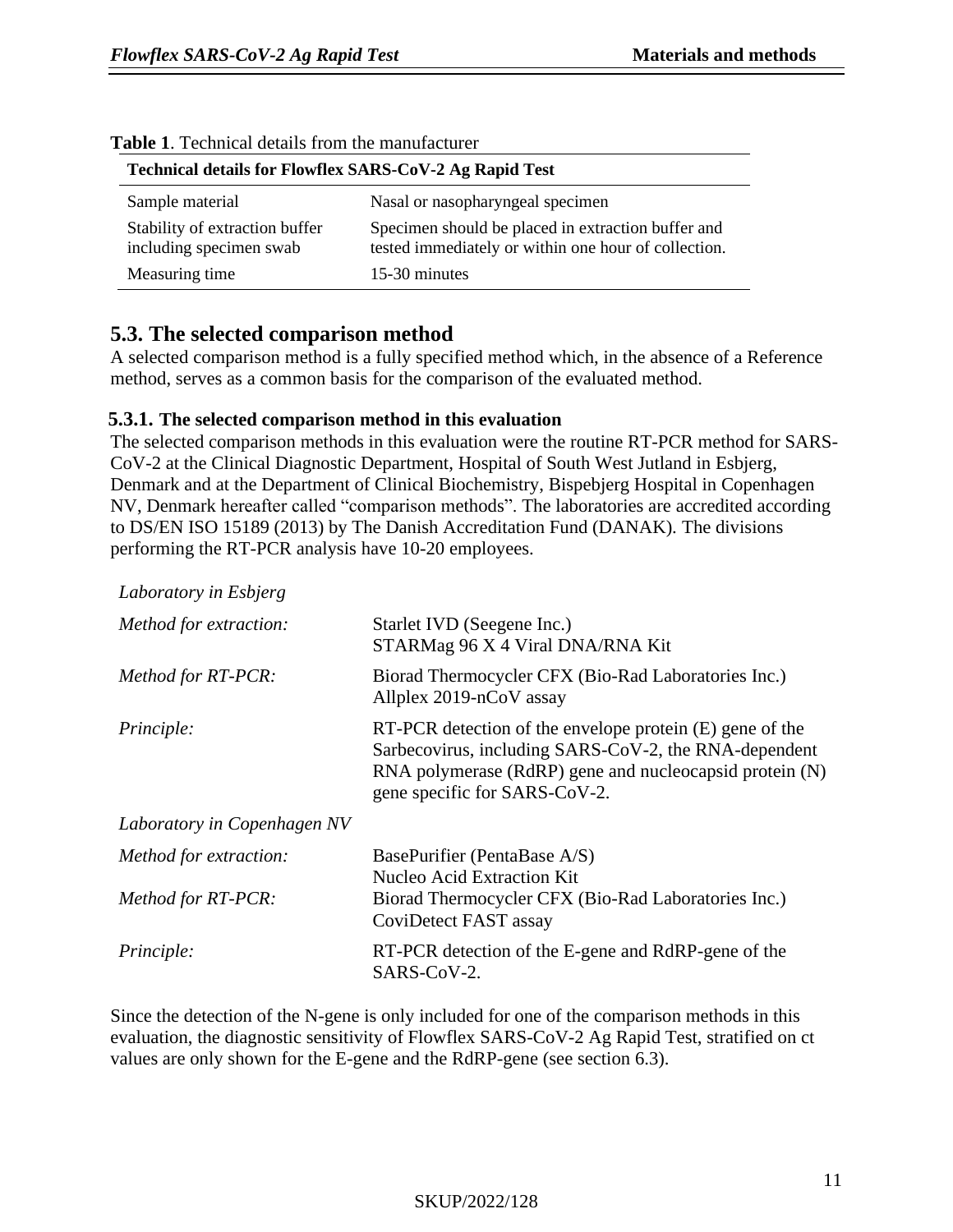#### *Internal analytical quality control*

Allplex 2019-nCoV assay: Kit-dependent positive (mixture of pathogen and IC clones) and negative (RNase-free Water) controls were included in each run. In addition, an internal control (bacteriophage MS2 with RNA) was added to each sample.

CoviDetect FAST assay: Kit-dependent positive and negative controls were included in each run. In addition, an RNP (human RNAse P) internal control was added to each sample.

#### *External analytical quality control*

The clinical laboratory in Esbjerg participates in the Quality Control for Molecular Diagnostics (QCMD, United Kingdom) external quality assessment (EQA) scheme for SARS-CoV-2 with five samples in two challenges per year. The clinical laboratory in Copenhagen NV did not participate in a EQA scheme for SARS-CoV-2. The internal control results for the positive samples were instead used to verify the trueness of the comparison method.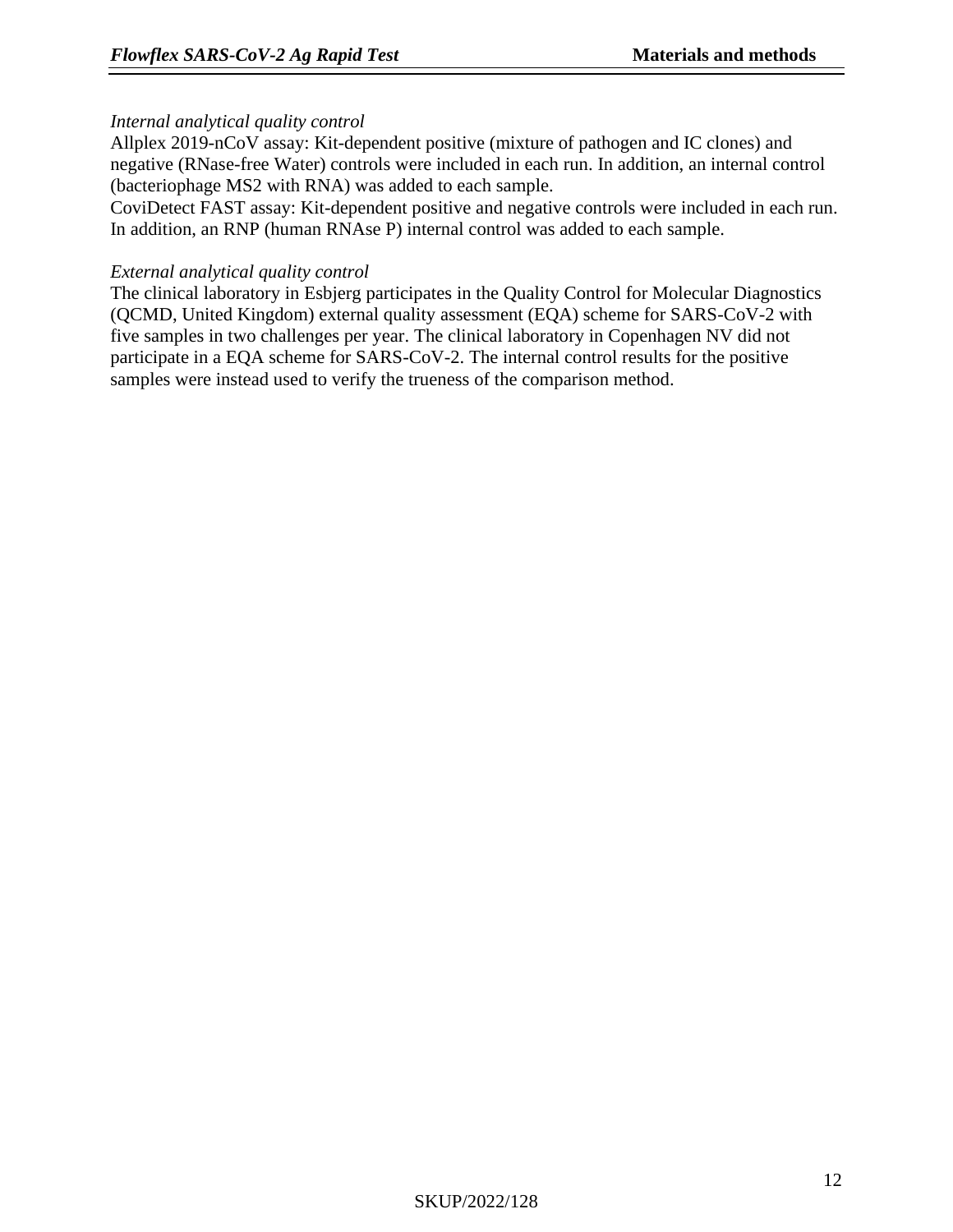# **5.4. The evaluation**

### **5.4.1. Planning of the evaluation**

#### *Inquiry about an evaluation*

Acon Biotech Hangzhou Co. Ltd. via Alyssa Lu, International Regulatory Affairs, applied to SKUP in December 2020 for an evaluation of Flowflex SARS-CoV-2 Ag Rapid Test.

#### *Protocol, arrangements and contract*

In February 2021, the protocol for the evaluation was approved, and Acon Biotech Hangzhou Co. Ltd. and SKUP signed a contract for the evaluation. A dedicated test centre in Esbjerg and later Bispebjerg Hospital test clinic agreed to represent the intended users in this evaluation. The clinical laboratories in Esbjerg and Copenhagen NV, agreed to perform the respective comparison method measurements.

### *Training*

To optimize performance, WHO recommend that testing with Ag-RDTs should be conducted by trained operators in strict accordance with the manufacturer's instructions. Acon Biotech Hangzhou Co. Ltd. had no local supplier in Denmark, at the time of the evaluation, therefore Acon Hangzhou Co. Ltd. and SKUP agreed that SKUP was responsible for the necessary training of the intended users in both test sites. The training reflected the training usually given to the endusers. Acon Biotech Hangzhou Co. Ltd. was not allowed to contact or supervise the evaluators during the evaluation period.

### **5.4.2. Evaluation sites and persons involved**

At Esbjerg test centre and Bispebjerg Hospital test clinic, 16 and four professional health care workers, respectively, participated in the evaluation. They were all trained before the evaluation in collecting nasal samples from upper airways. They use oropharyngeal swab specimens in the routine work. At the clinical laboratories two biomedical laboratory scientists (BLSs) and one academic worker were involved in the practical work with the comparison methods.

### **5.4.3. The evaluation procedure**

Internal quality control samples were measured on the Flowflex SARS-CoV-2 Ag Rapid Test cassette; the positive control was measured upon opening a new kit and the negative control was measured the same day or next evaluation day.

#### *Recruitment of participants and ethical considerations*

Subjects, 16 years or older, exposed to an individual who had previously tested positive for SARS-CoV-2 were asked if they were willing to participate in the evaluation of Flowflex SARS-CoV-2 Ag Rapid Test. Participation was voluntary and verbal informed consent was considered sufficient. Approval from a regional ethical committee was not necessary because the evaluation was considered a quality assurance project.

#### *Handling of the samples and measurement*

Test cassettes, buffer and specimens were kept at room temperature (15-30°C) prior to testing.

Nasal swab specimens were used for the measurements on the Flowflex SARS-CoV-2 Ag Rapid Test. In the same sampling session, an oropharyngeal swab specimen was collected for the measurement on the comparison method.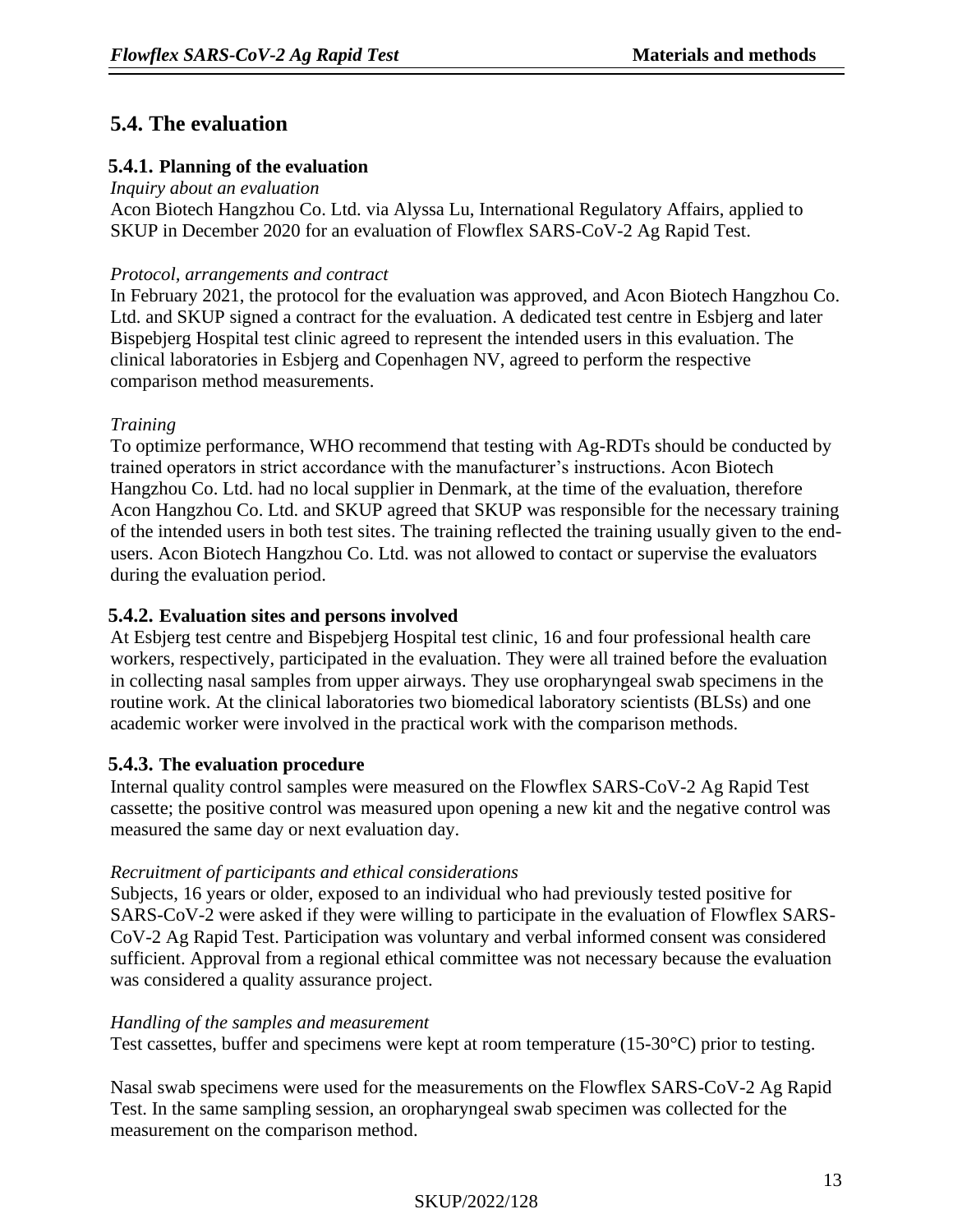The sampling from each patient was carried out in the following order:

- 1. Oropharyngeal swab from the throat for the comparison method
- 2. Nasal swab from both nostrils for the Flowflex SARS-CoV-2 Ag Rapid Test

Nasal swab specimens were collected according to local guidelines and immediately placed into the test vials containing extraction buffer. The extracted samples were measured within one hour of collection, and in accordance with the instructions from the manufacturer. Any shade of colour in the test line region was considered a positive result. In case of technical errors and failed measurements, the test was repeated (by using the same extraction buffer) if possible until a result was obtained. Three lot numbers of test cassettes were used in the evaluation.

Local guidelines for sampling the oropharyngeal swab specimen, for the comparison method, was followed. The swabs for the comparison method were placed immediately into sterile tubes containing 2-3 mL of viral transport media. The tubes were kept at room temperature or at 4°C until transported to the clinical laboratory, where the samples were measured on the comparison method. All samples were treated according to the internal procedures of the laboratory regarding potential interfering substances.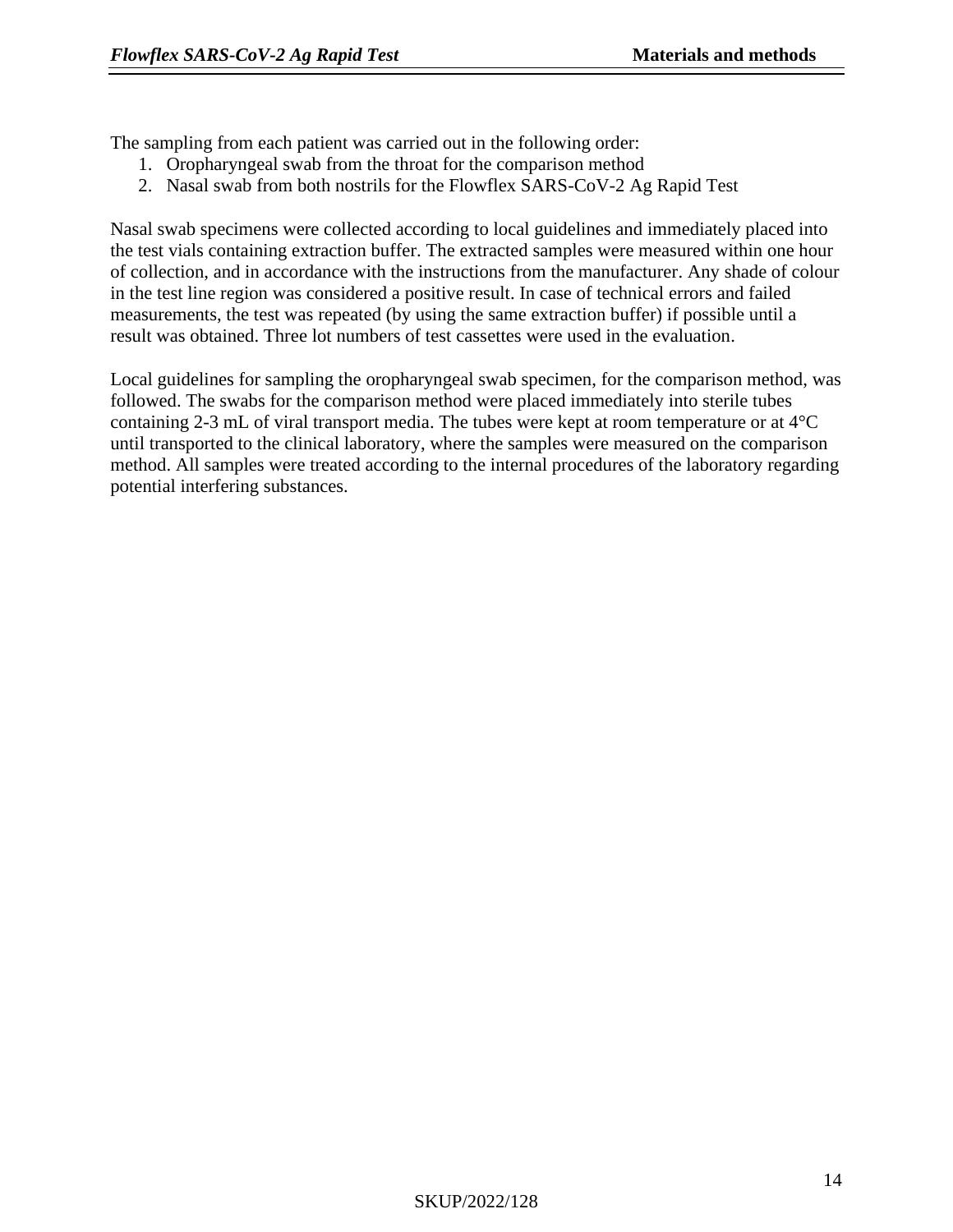# <span id="page-14-0"></span>**6. Results and discussion**

Statistical expressions and calculations used by SKUP are shown in attachment 5.

# **6.1. Number of samples and study population characteristics**

The practical work was performed from spring 2021 to winter 2022. Most of the evaluation took place at the testcenter in Esbjerg, but due to low number of participants tested positive for SARS-CoV-2, the evaluation could not be completed. In November 2021, during the major outbreak of a new COVID-19 variant (Omicron) among the Danish population, the test clinic at Bispebjerg Hospital was recruited to finish the evaluation.

In total 567 participants provided samples for the evaluation and 564 were successfully matched to their corresponding RT-PCR result (table 2). The vast majority were exposed to individuals who had previously tested positive for SARS-CoV-2 and 69 %  $(n=391)$  of the participants were in the age-group  $\geq$ 30 years (table 2). Fifty-four % (n=302) were symptomatic of whom 49 % (n=150) had a symptom duration of  $\leq$ 5 days, however, 43 % (n=129) of the symptomatic did not state symptom onset. Among those with symptoms, 44 % (n=134) reported two or more symptoms, of which sore throat, headache and dry cough were most commonly reported (not shown). Twenty-one % (n=121) of participants had a positive RT-PCR result. This was higher than the total tested population in Denmark. Investigation among exposed subjects is highly relevant for contact tracing in institutions, semi-closed communities and among household members or equivalent close contacts.

|                         | <b>Total successfully included</b><br>$n$ (% of all) | <b>RT-PCR</b> positive<br>results<br>$n$ (% of subgroup) | <b>RT-PCR</b> negative<br>results<br>$n$ (% of subgroup) |
|-------------------------|------------------------------------------------------|----------------------------------------------------------|----------------------------------------------------------|
| <b>Overall</b>          | 564 (100)                                            | 121(21)                                                  | 443 (79)                                                 |
| Age                     |                                                      |                                                          |                                                          |
| $\leq$ 19               | 39(7)                                                | 6(15)                                                    | 33(85)                                                   |
| $20-29$                 | 134(24)                                              | 31(23)                                                   | 103(77)                                                  |
| $\geq 30$               | 391 (69)                                             | 84 (21)                                                  | 307 (79)                                                 |
| Symptomatic             |                                                      |                                                          |                                                          |
| No                      | 262(46)                                              | 31(12)                                                   | 231 (88)                                                 |
| Yes                     | 302(54)                                              | 90(30)                                                   | 212(70)                                                  |
| <b>Symptom duration</b> | $n$ (% of symptomatic)                               |                                                          |                                                          |
| $\leq$ 5 days           | 150(49)                                              | 50(33)                                                   | 100(67)                                                  |
| $>5$ days               | 23(8)                                                | 9(39)                                                    | 14(61)                                                   |
| Unknown                 | 129(43)                                              | 31(24)                                                   | 98 (76)                                                  |

#### **Table 2.** Population characteristics

An account of the number of samples not included in the calculations, is given below.

#### *Missing results*

− ID 351, 359 and 360; registration of the Flowflex SARS-CoV-2 Ag Rapid Test result were missing.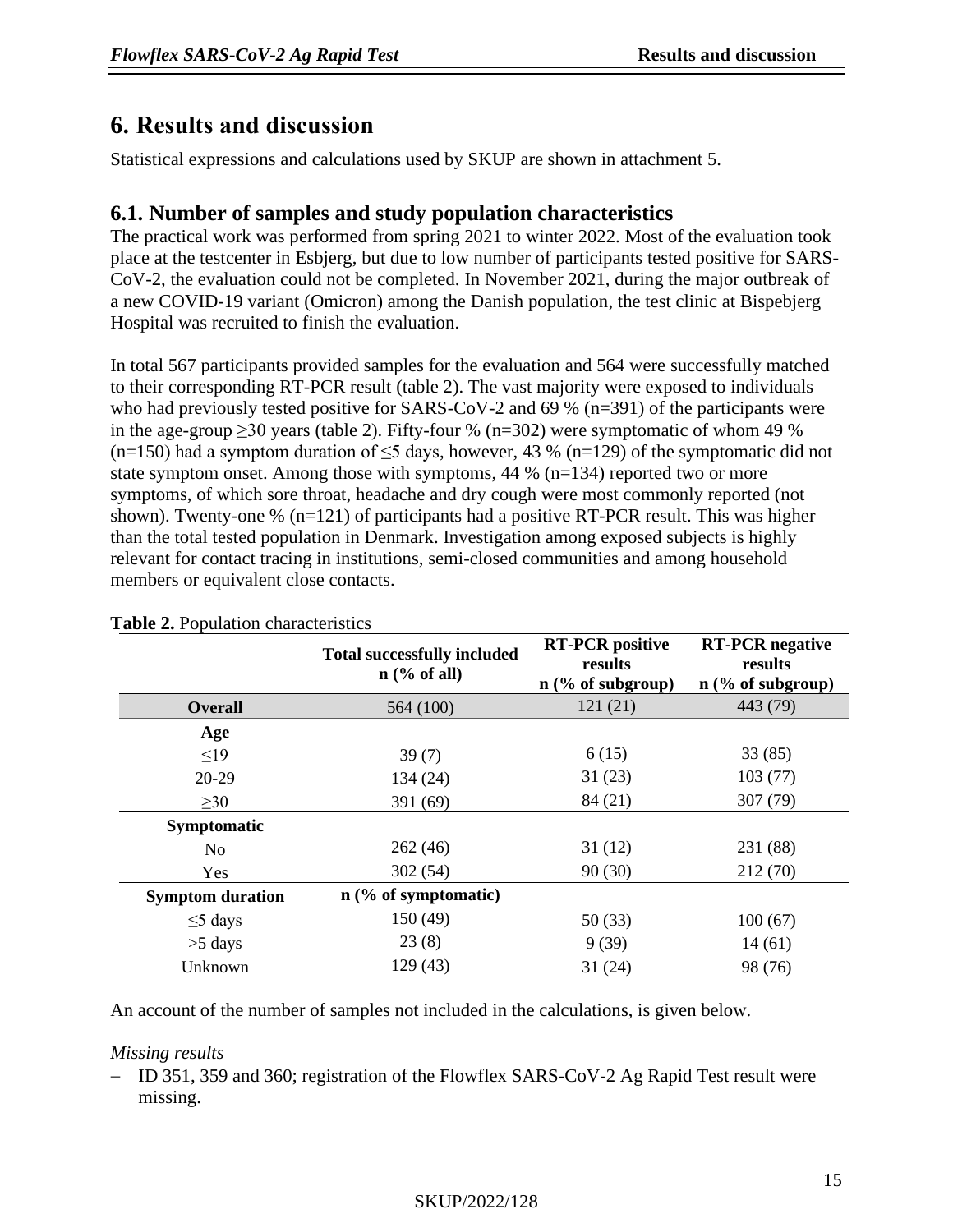*Omitted results*

There were no omitted results.

#### *Recorded error codes, technical errors and failed measurements*

There were no incidences reported that were interpreted as technical errors. Thus, the SKUP recommendation of a fraction of ≤2 % tests wasted caused by technical errors was achieved.

# **6.2. Analytical quality of the selected comparison method**

#### **6.2.1. Internal analytical quality control**

All results from the internal analytical quality controls (negative, positive and internal control) were in accordance with the assigned value (data not shown).

#### **6.2.2. The trueness of the comparison method**

The trueness of the RT-PCR method for detection of SARS-CoV-2 in the clinical laboratory in Esbjerg was verified with EQA results for the period circumventing the evaluation period (table 3).

| Time of<br>measurements | <b>EQA</b><br>scheme | Sample id     | <b>Assigned value</b><br>$(SARS-CoV-2)$<br>dPCR Log10<br>Copies/ml) | <b>Results from the RT-PCR</b><br>method<br>(ct values; E, RdRP and N-<br>gene) |
|-------------------------|----------------------|---------------|---------------------------------------------------------------------|---------------------------------------------------------------------------------|
|                         |                      | SCV2_21C1B-01 | Positive $(4,13)$                                                   | Positive (28,4; 28,3 and 27,5)                                                  |
|                         |                      | SCV2 21C1B-02 | Positive $(2,51)$                                                   | Positive (32,9; 32,7 and 32.0)                                                  |
| Week 20                 | <b>QCMD</b>          | SCV2 21C1B-03 | Positive $(2,00)$                                                   | Positive (35,8; 38,3 and 34,6)                                                  |
|                         |                      | SCV2 21C1B-04 | Positive $(2,94)$                                                   | Positive (32,5; 32,6 and 31,5)                                                  |
|                         |                      | SCV2 21C1B-05 | Positive $(3,15)$                                                   | Positive (31,5; 32,0 and 30,6)                                                  |
|                         |                      | SCV2 21C1A-01 | Positive $(4,10)$                                                   | Positive (30,0; 30,2 and 29,2)                                                  |
| Week 22                 | <b>QCMD</b>          | SCV2 21C1A-02 | Positive $(2,94)$                                                   | Positive (34,0; 34,0 and 33,5)                                                  |
|                         |                      | SCV2 21C1A-03 | Negative<br>(Coronavirus 229E)                                      | Negative                                                                        |
|                         |                      | SCV2_21C1A-04 | Positive $(3,09)$                                                   | Positive (33,5; 33,5 and 33,0)                                                  |
|                         |                      | SCV2 21C1A-05 | Positive $(2,94)$                                                   | Positive (34,2; 35,3 and 33,4)                                                  |

**Table 3.** EQA controls measured on the comparison method at the clinical laboratory in Esbjerg.

#### *Discussion*

The trueness of the comparison method in Esbjerg was confirmed during the evaluation period by the results from the QCMD EQA scheme for SARS-CoV-2. For the comparison method in Copenhagen NV the internal control results of the 82 positive samples were valid, with ct-values <34 [7], in accordance with the instructions from the manufacturer (not shown). Raw data is attached to the requesting company only (attachment 7).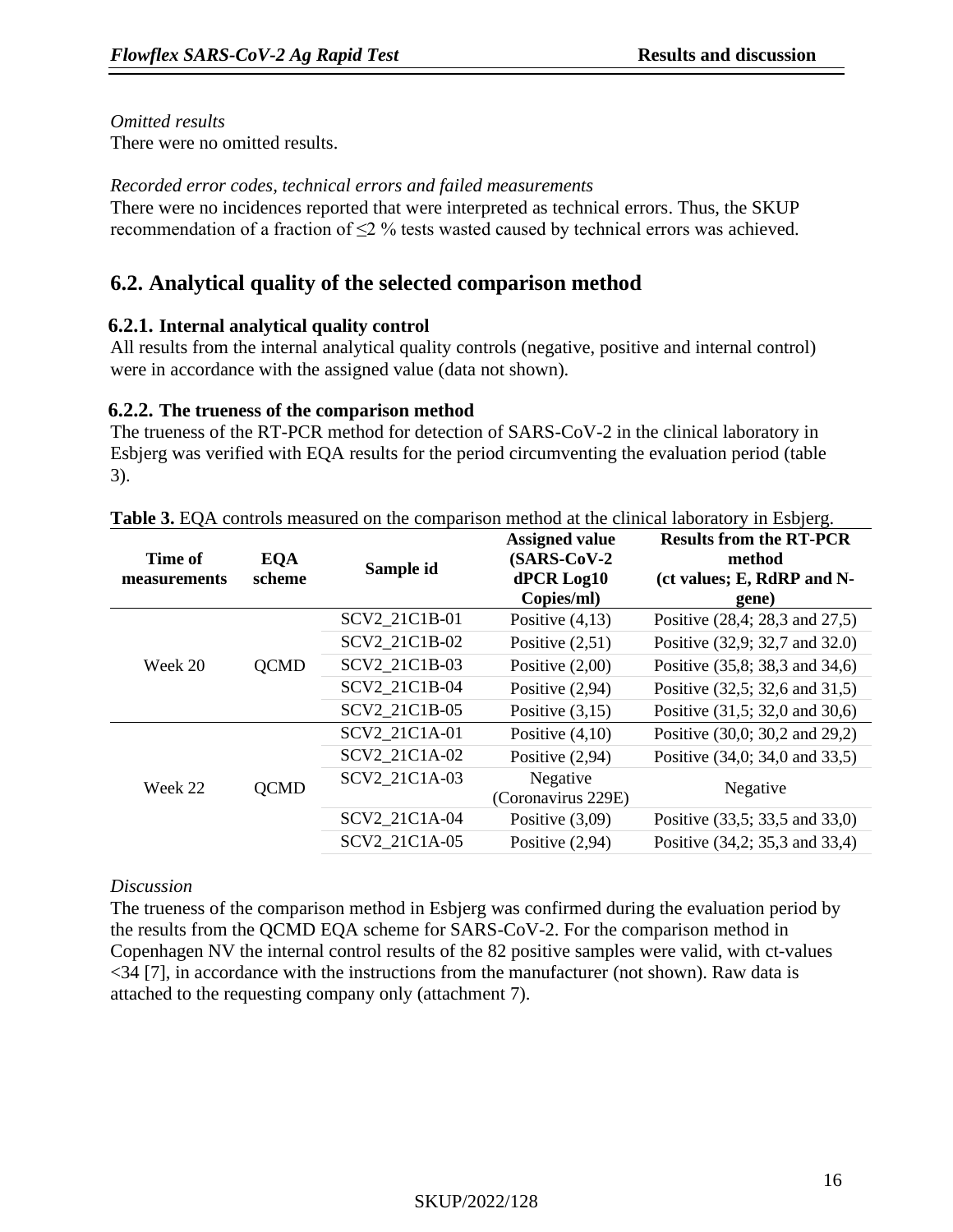# **6.3. Analytical quality of Flowflex SARS-CoV-2 Ag Rapid Test**

The results below reflect the analytical quality of Flowflex SARS-CoV-2 Ag Rapid Test under real-life conditions in the hand of intended users at a dedicated test centre.

### **6.3.1. Internal analytical quality control**

The results from the internal analytical quality controls (one positive and one negative control) were in accordance with the assigned values (data not shown). Raw data is attached for the requesting company only (attachment 6).

#### **6.3.2. The diagnostic sensitivity of Flowflex SARS-CoV-2 Ag Rapid Test**

The diagnostic sensitivity of Flowflex SARS-CoV-2 Ag Rapid Test was calculated as described in attachment 5 using the RT-PCR results as true values, both for the total population, and stratified on clinical subgroups (table 4) and relevant ct values of the target gene detected (table 5 and 6). The calculated results are given with a 90 % confidence interval (CI) (for information only). Raw data is attached for the requesting company only (attachment 7).

**Table 4.** Diagnostic sensitivity of the Flowflex SARS-CoV-2 Ag Rapid Test measured in nasal specimen. Results achieved by intended users. Overall results and stratified on clinical subgroups.

|                    | Number of<br>positive RT-PCR<br>results | Number of true<br>positive results | Number of false<br>negative results | <b>Diagnostic sensitivity</b><br>$\%$ (90 $\%$ CI) |
|--------------------|-----------------------------------------|------------------------------------|-------------------------------------|----------------------------------------------------|
| <b>Total</b>       | 121                                     | 91 <sup>1</sup>                    | $30^{2}$                            | $75(68-82)$                                        |
| <b>Symptomatic</b> |                                         |                                    |                                     |                                                    |
| No                 | 31                                      | 20                                 | 11                                  | $65(48-79)$                                        |
| Yes                | 90                                      | 71                                 | 19                                  | 79 (71-86)                                         |
| $\leq$ 5 days      | 50                                      | 40                                 | 10                                  | $80(68-89)$                                        |
| $>5$ days          | 9                                       |                                    | 2                                   | 78 (45-96)                                         |
| Unknown onset      | 31                                      | 24                                 | ⇁                                   | 77 (62-89)                                         |

<sup>1</sup>Median ct value for the E-gene, true positive results=  $16,2$  (4,8-32,5). Median ct value for the RdRP-gene, true positive results= 17,2 (6,4-33,5).

<sup>2</sup>Median ct value for the E-gene, false negative results =  $23,2$  (8,2-35,0). Median ct value for the RdRP-gene, false negative results =  $23,9$  (9,0-35,7).

Unpaired t test (Excel) p-value <0,001 when comparing the means for the true positive and false negative results for each target gene.

|  | <b>Table 5.</b> Diagnostic sensitivity of Flowflex SARS-CoV-2 Ag Rapid Test measured in nasal |
|--|-----------------------------------------------------------------------------------------------|
|  | specimen. Results achieved by intended users when stratified on ct values for the E-gene.     |

| <b>Ct</b> values | Number of<br>positive RT-PCR<br>results | Number of true<br>positive results | Number of<br>false negative<br>results | <b>Diagnostic sensitivity</b><br>$\%$ (90 $\%$ CI) |
|------------------|-----------------------------------------|------------------------------------|----------------------------------------|----------------------------------------------------|
| <33              | 117                                     | 91                                 | 26                                     | 78 (70-84)                                         |
| <30              | 108                                     | 89                                 | 19                                     | 82 (75-88)                                         |
| :25              | 95                                      | 79                                 | 16                                     | 83 (76-89)                                         |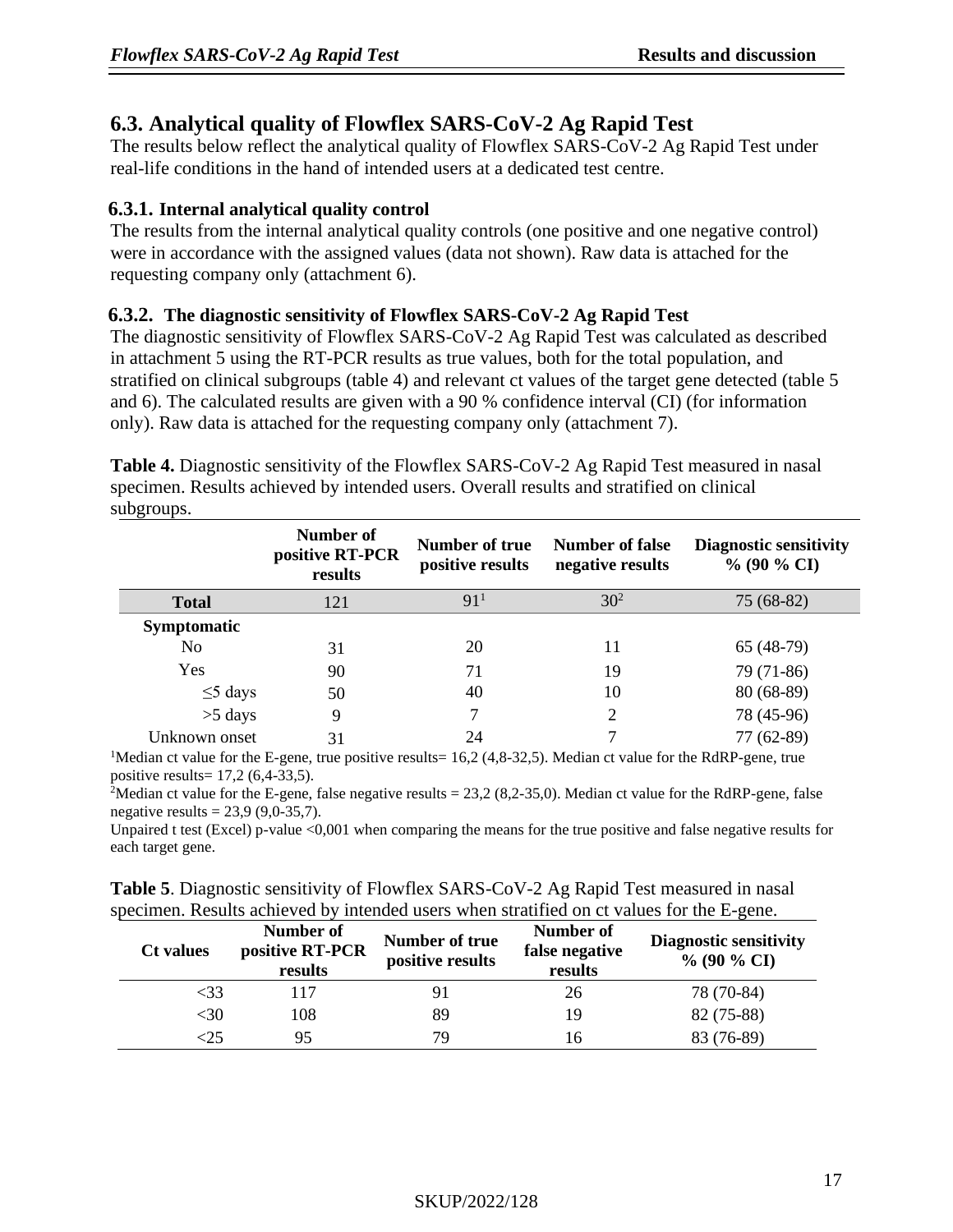| <b>Ct</b> values | Number of<br>positive RT-PCR<br>results | Number of true<br>positive results | Number of<br>false negative<br>results | <b>Diagnostic sensitivity</b><br>$\%$ (90 $\%$ CI) |
|------------------|-----------------------------------------|------------------------------------|----------------------------------------|----------------------------------------------------|
| <33              | 114                                     | 90                                 | 24                                     | 79 (72-86)                                         |
| $30$             | 108                                     | 87                                 | 21                                     | 81 (73-87)                                         |
|                  | 94                                      | 78                                 | 16                                     | 83 (75-89)                                         |

|  | Table 6. Diagnostic sensitivity of Flowflex SARS-CoV-2 Ag Rapid Test measured in nasal       |  |  |  |  |
|--|----------------------------------------------------------------------------------------------|--|--|--|--|
|  | specimen. Results achieved by intended users when stratified on ct values for the RdRP-gene. |  |  |  |  |

### **6.3.3. The diagnostic specificity of Flowflex SARS-CoV-2 Ag Rapid Test**

The diagnostic specificity of Flowflex SARS-CoV-2 Ag Rapid Test was calculated as described in attachment 5 using the RT-PCR results as true values, both for the total population and stratified on clinical subgroups. The calculated results (tables 7) are given with a 90 % CI (for information only). Raw data is attached to the requesting company only (attachment 7).

| <b>Table 7.</b> Diagnostic specificity of Flowflex SARS-CoV-2 Ag Rapid Test measured in nasal |
|-----------------------------------------------------------------------------------------------|
| specimen. Results achieved by intended users. Overall results and stratified on clinical      |
| subgroups.                                                                                    |

|                    | Number of<br>negative results<br><b>RT-PCR</b> | Number of true<br>negative results | Number of false<br>positive results | Diagnostic specificity %<br>$(90\% \text{ CI})$ |
|--------------------|------------------------------------------------|------------------------------------|-------------------------------------|-------------------------------------------------|
| <b>Total</b>       | 443                                            | 441                                | ◠                                   | 99,6 (98,6-99,9)                                |
| <b>Symptomatic</b> |                                                |                                    |                                     |                                                 |
| N <sub>0</sub>     | 231                                            | 230                                |                                     | 99,6 (98,0-100)                                 |
| Yes                | 212                                            | 211                                |                                     | 99,5 (98,0-100)                                 |
| $\leq$ 5 days      | 100                                            | 99                                 |                                     | 99,0 (95,3-100)                                 |
| $>5$ days          | 14                                             | 14                                 | $\theta$                            | $100(84,8-100)$                                 |
| Unknown onset      | 98                                             | 98                                 |                                     | $100(97,7-100)$                                 |

**6.3.4. The negative- and positive predictive value of Flowflex SARS-CoV-2 Ag Rapid Test** The PPV was 95 % and NPV was 97 % for the Flowflex SARS-CoV-2 Ag Rapid Test at a prevalence of 21 %. The calculations were performed as described in Attachment 5.

#### *Discussion*

The overall diagnostic sensitivity of the Flowflex SARS-CoV-2 Ag Rapid Test was 75 % with a 90 % CI of 68-82 % when compared to the results from the comparison method. PPV was 95 % at prevalence 21 %.

COVID-19 symptoms were reported by 54 % of the participants (table 2). Nearly half of the participant's symptom onset was unknown in this evaluation, but 49 % stated that the symptoms had lasted for five days or less, among these participants the sensitivity was 80 % (table 4). Among the few participants (8 %) that had symptoms lasted for more than 5 days, the sensitivity was 78 %. Participants tested more than 5-7 days since onset of symptoms are more likely to have lower viral loads, and the likelihood of false negative results with Ag-RDTs is higher [3].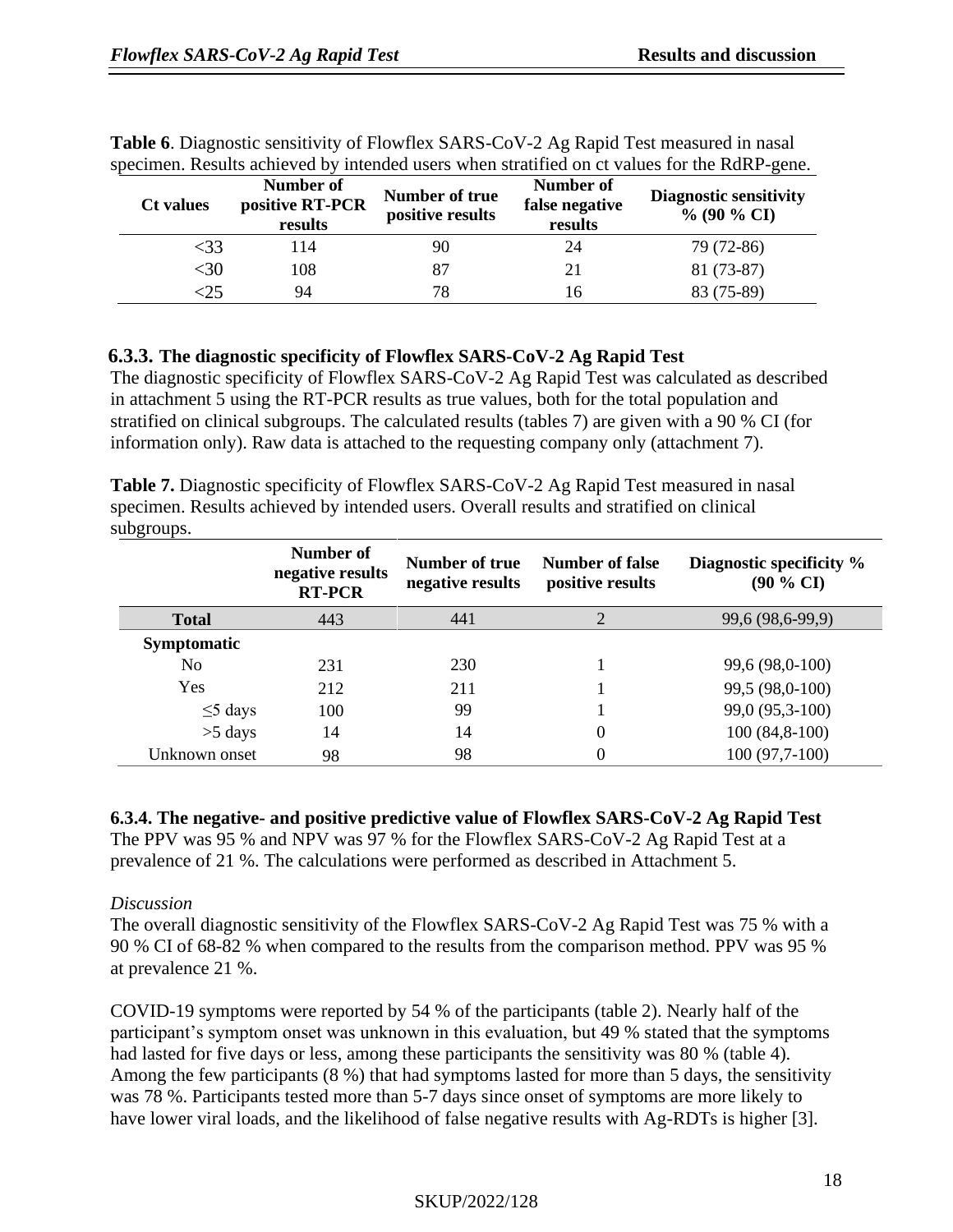For participants without symptoms (46 %), the sensitivity was 65 %, indicating that the test is likely to have lower viral load in asymptomatic than in symptomatic participants although the 90 % CIs were overlapping. This is consistent with findings generally on antigen test performance in asymptomatic individuals [3,8] and emphasises the importance of careful evaluation of the target population before implementing Ag-RDTs for SARS-CoV-2.

The ct values from the comparison method are inversely proportional to the amount of target nucleic acid in the samples measured. The ct value can therefore give some indication of the viral load in the participant. The results stratified on ct values for the respective target gene were similar with overlapping 90 % CIs (table 5 and 6). When only the participants with ct values below 30 were considered, the sensitivity increased to 82 and 81 % (table 5 and 6) for the E-gene and RdRP-gene, respectively. The median ct values for the false negative Flowflex SARS-CoV-2 Ag Rapid Test results were higher than for the true positive results. Of the 30 false negative results, nine had ct values ≥30. Thus, low viral load may have contributed to some of the false negative results. Low viral load suggests that the participants at the time of sampling either were in a pre-symptomatic phase or in a late phase of the infection, and probably non-infectious [9]. From an infection tracing perspective, however, they are still important.

The results stratified by ct values should be interpreted with caution. Due to differences in RT-PCR technology across laboratories, ct values may differ despite equal RNA concentrations in a sample. There is no universal ct value indicating contagiousness. In addition, the viral load in a sample may be affected by preanalytical conditions, e.g., poor sampling can result in different viral loads in samples measured by the Flowflex SARS-CoV-2 Ag Rapid Test and the comparison method even if collected from the same patient at the same time and by the same health care provider. The sampling type between the Flowflex SARS-CoV-2 Ag Rapid Test and the comparison methods may also have affected the viral load.

The overall diagnostic specificity was 99,6 % with a 90 % CI of 98,6-99,9 % (table 7). NPV was 97 % at prevalence 21 %. The main concern when using an Ag-RDTs instead of a RT-PCR method is the risk of false positive results, which is why WHO recommends a higher specificity (≥99 %) for the Ag-RDT tests if used in a low prevalence setting [3]. The risk has been demonstrated in settings with down to 1 % prevalence [10].

#### *Conclusion*

In this evaluation, the overall diagnostic sensitivity of Flowflex SARS-CoV-2 Ag Rapid Test did not meet WHO's minimum performance requirement for diagnostic sensitivity ( $\geq 80\%$ ), but it did meet the performance requirement for diagnostic specificity ( $\geq$ 97 %) when used under real lifeconditions with a prevalence of 21 % by intended users.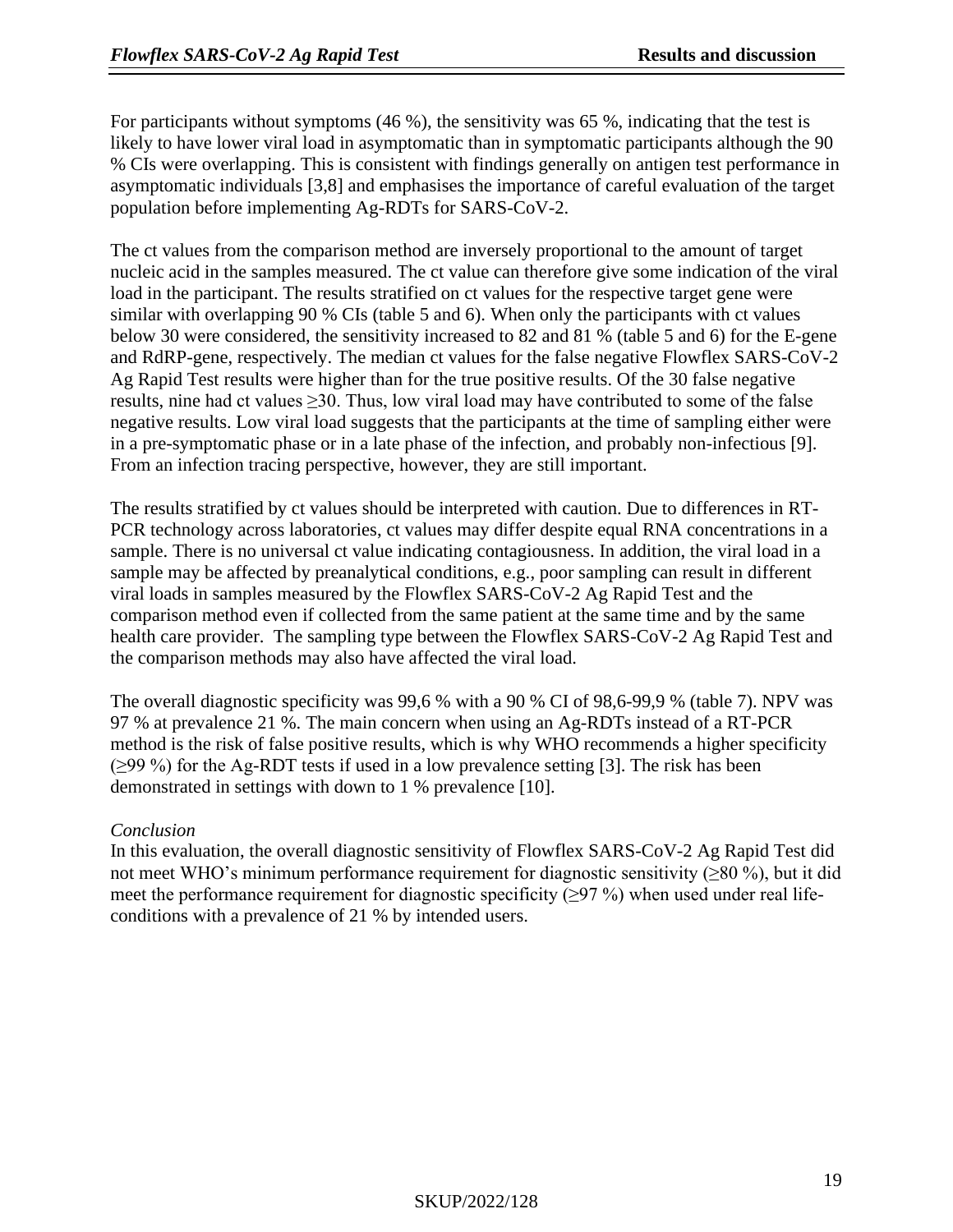## **6.4. Evaluation of user-friendliness**

#### **6.4.1. Questionnaire to the evaluators**

The most important responses regarding user-friendliness come from the intended users themselves. The end-users often emphasise other aspects than those pointed out by more extensively trained laboratory personnel.

At the end of the evaluation period, the intended users filled in a questionnaire about the userfriendliness of the measurement system. SKUP has prepared detailed instructions for this.

The questionnaire is divided into four subareas:

Table A) Rating of operation facilities. Is the system easy to handle? Table B) Rating of the information in the manual / insert / quick guide Table C) Rating of time factors for the preparation and the measurement Table D) Rating of performing internal and external analytical quality control

The intended users filled in table A and B. SKUP filled in table C and D and in addition, topics marked with grey colour in table A and B.

In the tables, the first column shows what property is evaluated. The second column in table A and B shows the rating by the users at the evaluation sites (one letter per evaluator). The rest of the columns show the rating options. The overall ratings from all the evaluating sites are marked in coloured and bold text. The total rating is an overall assessment by SKUP of the described property, and not necessarily the arithmetic mean of the rating in the rows. Consequently, a single poor rating can justify an overall poor rating, if this property seriously influences on the userfriendliness of the system.

Unsatisfactory and intermediate ratings are marked with a number and explained below the tables. The intermediate category covers neutral ratings assessed as neither good nor bad.

An assessment of the user-friendliness is subjective, and the topics in the questionnaire may be emphasised differently by different users. The assessment can therefore vary between different persons and between the countries. This will be discussed and taken into account in the overall assessment of the user-friendliness.

#### *Comment*

In this evaluation, seven of the 20 professional health care workers (six BLSs and one Laboratory Technician) participated in the user-friendliness of the measurement system by filling out the questionnaire.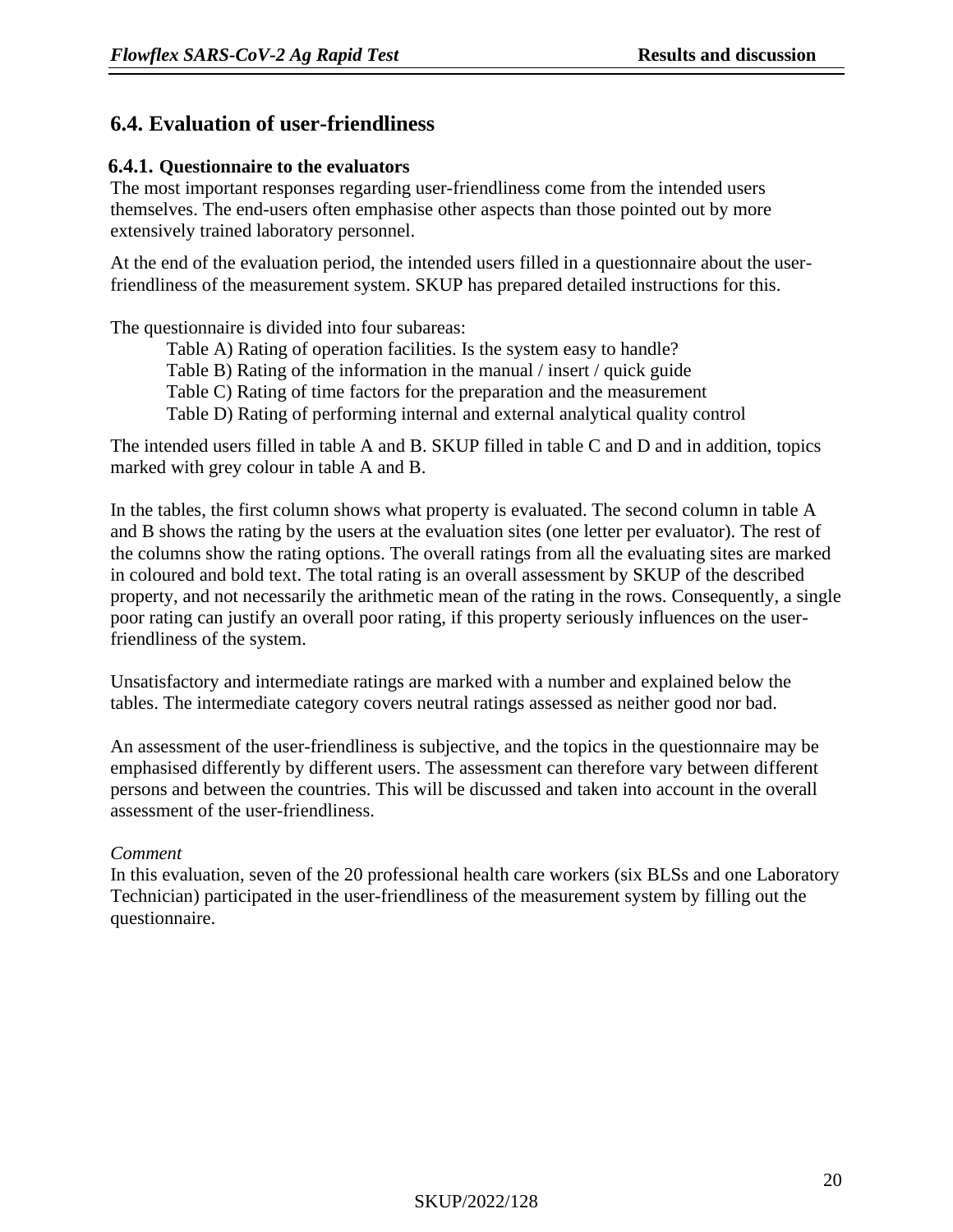#### **Topic Rating Rating Rating Rating Option** To prepare the test / instrument **S, S, S, S, S, S Satisfactory** Intermediate Unsatisfactory No opinion To prepare the sample **2 , S, S, I 2 Satisfactory Intermediate Unsatisfactory** No opinion Application of specimen **S**, **P**<sup>3</sup>, **S**, **S**, **S**, **S Satisfactory** Intermediate Unsatisfactory No opinion **Specimen volume\* S, S, S, S, S, S, S atisfactory** Intermediate Unsatisfactory No opinion Number of procedure step **S, S, S, S, S, S Satisfactory** Intermediate Unsatisfactory No opinion Instrument / test design **S, S, S, S, S, S Satisfactory** Intermediate Unsatisfactory No opinion Reading of the test result **S, S, S, S, S, I <sup>4</sup> Easy Intermediate** Difficult No opinion **Sources of errors S, S, S, S, S, S, S, S, Satisfactory** Intermediate Unsatisfactory No opinion Hygiene, when using the test **S, S, S, S, S, S Satisfactory** Intermediate Unsatisfactory No opinion **Size and weight of test kit <b>S, S, S, S, S, S, S, S Satisfactory** Intermediate Unsatisfactory No opinion Storage conditions for tests, storage conditions for tests,<br> **S**  $+15$  to  $+30^{\circ}$ C  $+2$  to  $+8^{\circ}$ C  $-20^{\circ}$ C –20<sup>o</sup>C Storage conditions for tests, Storage conditions for tests,<br>opened package **S +15 to +30°C or disposable**  $+2$  to  $+8^{\circ}$ C  $-20^{\circ}$ C Environmental aspects: waste handling **<sup>S</sup> No No**<br>**precautions** Sorted waste Special<br>precaution precautions Intended users **S Health care personnel** Laboratory experience **Biomedical** laboratory scientists **Total rating by SKUP Satisfactory**

#### **Table A.** Rating of operation facilities

\* e.g., assessed on whether the volume of extraction buffer was sufficient for repeated measurements.

 $<sup>1</sup>$  One person gave intermediate ratings in all topics without an explanation. These ratings are not shown and will not</sup> be included in the final assessment because of the risk of bias.

<sup>2</sup> Preparation of the sample would have been easier if the specimen could be collected with an oropharyngeal swab. Comment from SKUP: Nasal or nasopharyngeal samples are the most common for rapid tests of SARS-CoV-2 Ag, and therefore SKUP will not include this rating in the final assessment of the test.

<sup>3</sup> Foam was often generated when dispensing the four drops into the sample well of the cassette.

<sup>4</sup> Some samples resulted in longer waiting time because it was difficult to see if the test result was positive after the 15 minutes.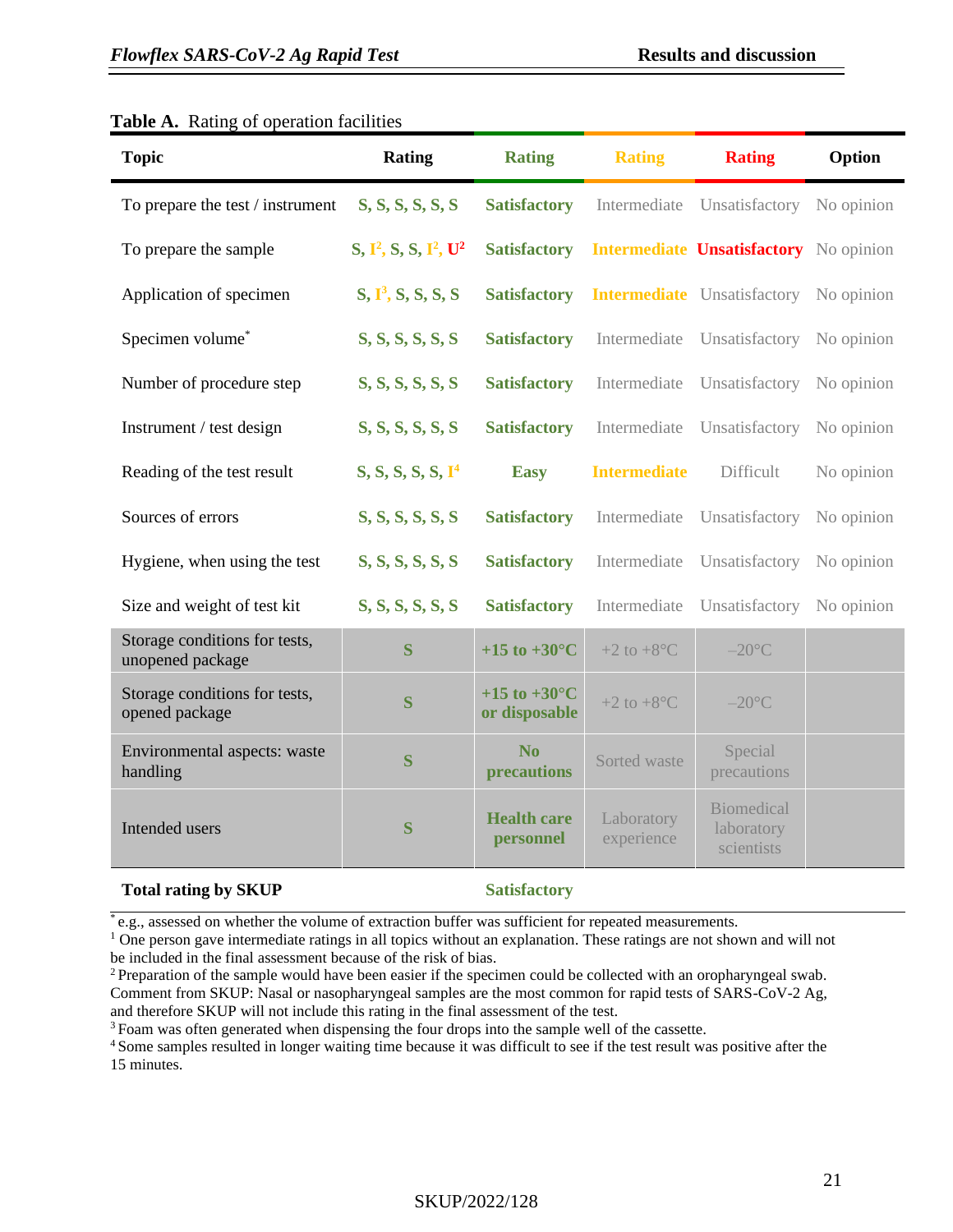| <b>Topic</b>                                                                  | Rating <sup>1</sup>         | <b>Rating</b>       | <b>Rating</b> | <b>Rating</b>                                              | Option |
|-------------------------------------------------------------------------------|-----------------------------|---------------------|---------------|------------------------------------------------------------|--------|
| Table of contents/Index                                                       | S, I <sup>2</sup> , S, S, S |                     |               | <b>Satisfactory Intermediate</b> Unsatisfactory No opinion |        |
| Preparations/Pre-analytic procedure                                           | S, S, S, S, S               | <b>Satisfactory</b> |               | Intermediate Unsatisfactory No opinion                     |        |
| Specimen collection                                                           | $S, \Gamma^3, S, S, S$      |                     |               | <b>Satisfactory Intermediate</b> Unsatisfactory No opinion |        |
| Measurement procedure                                                         | S, S, S, S, S               | <b>Satisfactory</b> |               | Intermediate Unsatisfactory No opinion                     |        |
| Reading of result                                                             | S, S, S, S, S               | <b>Satisfactory</b> |               | Intermediate Unsatisfactory No opinion                     |        |
| Description of the sources of error                                           | S, S, S, S, S               | <b>Satisfactory</b> |               | Intermediate Unsatisfactory No opinion                     |        |
| Help for troubleshooting                                                      | S, S, S, S, S               | <b>Satisfactory</b> |               | Intermediate Unsatisfactory No opinion                     |        |
| Readability / Clarity of presentation                                         | S, S, S, S, S               | <b>Satisfactory</b> |               | Intermediate Unsatisfactory No opinion                     |        |
| General impression                                                            | S, S, S, S, S               | <b>Satisfactory</b> |               | Intermediate Unsatisfactory No opinion                     |        |
| Measurement principle                                                         | S                           | <b>Satisfactory</b> | Intermediate  | Unsatisfactory                                             |        |
| Available insert in Danish,<br>Norwegian, Swedish                             | S                           | Satisfactory*       | Intermediate  | Unsatisfactory                                             |        |
| $\mathbf{m}$ $\mathbf{u}$ $\mathbf{u}$ $\mathbf{v}$ $\mathbf{v}$ $\mathbf{v}$ |                             |                     |               |                                                            |        |

#### Table B. Rating of the information in the insert/ quick guide

#### **Total rating by SKUP** Satisfactory

\* The insert is not available in Norwegian, but in other Scandinavian languages.

<sup>1</sup> Two persons gave intermediate ratings in all topics without an explanation. These ratings are not shown and will

not be included in the final assessment because of the risk of bias.

<sup>2</sup> No comment from the evaluator.

<sup>3</sup> The illustrations were small, difficult to see all the details.

Additional negative comments:

Small size text and a lot of text and information.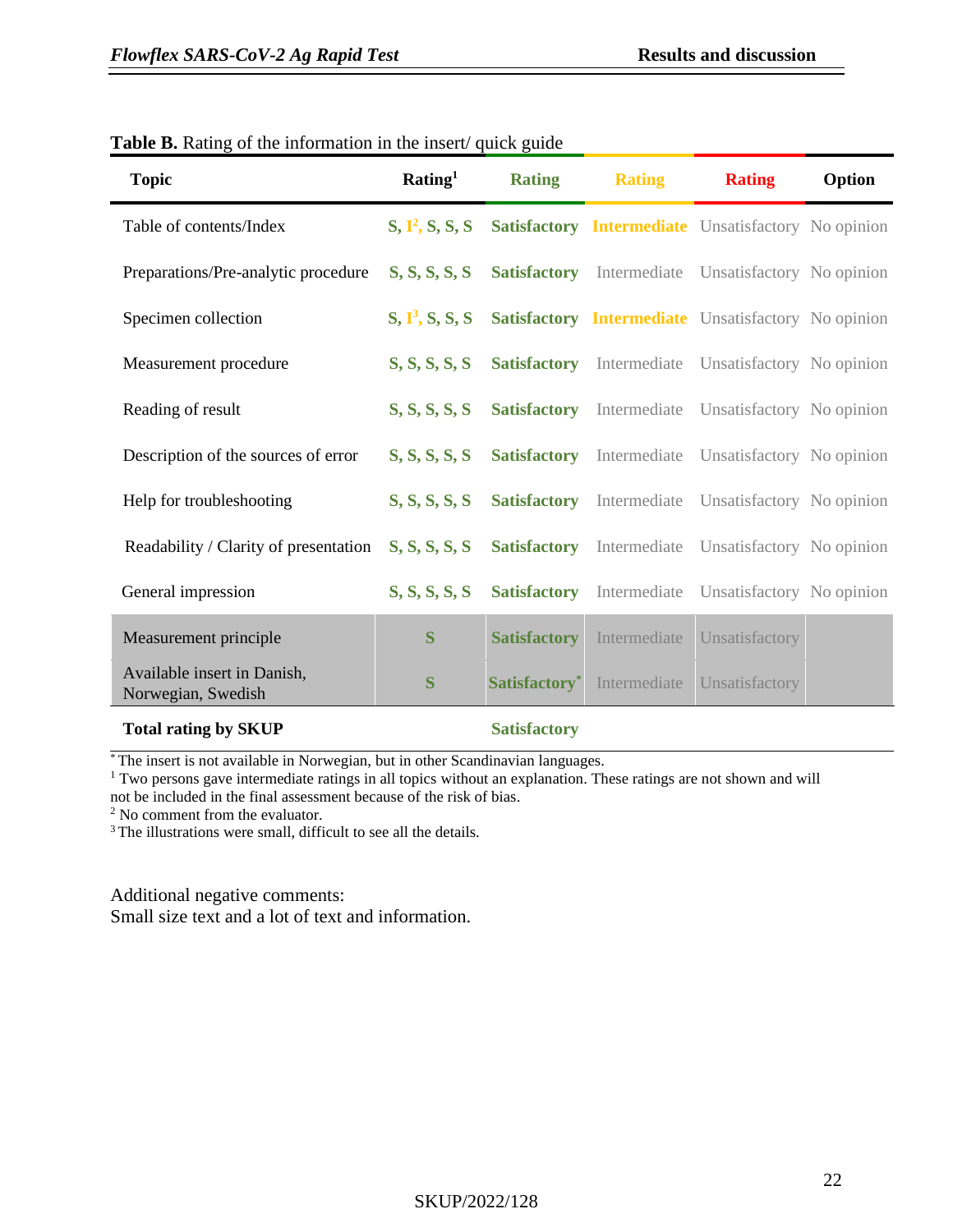#### **Table C.** Rating of time factors (filled in by SKUP)

| <b>Topic</b>                                    | <b>Rating</b>               | <b>Rating</b>     | <b>Rating</b> |
|-------------------------------------------------|-----------------------------|-------------------|---------------|
| Required training time                          | $<$ 2 hours                 | 2 to 8 hours      | $>8$ hours    |
| Durations of preparations/ Pre-analytical time  | $< 6$ min.                  | $6$ to 10 min.    | $>10$ min.    |
| Duration of measurement                         | $<$ 20 min.                 | $20$ to $30$ min. | $>30$ min.    |
| Stability of test, unopened package             | $>5$ months                 | 3 to 5 months     | $<$ 3 months  |
| Stability of test, opened package               | $>30$ day or<br>disposable* | 14 to 30 days     | $<$ 14 days   |
| Stability of quality control material, unopened | $>5$ months                 | 3 to 5 months     | $<$ 3 months  |
| Stability of quality control material, opened   | >6 days or<br>disposable    | 2 to 6 days       | $\leq$ l day  |
| <b>Total rating by SKUP</b>                     | <b>Satisfactory</b>         |                   |               |

\* The test cassette should be used use as soon as possible after opening the foil pouch.

#### Table D. Rating of analytical quality control (filled in by SKUP)

| <b>Topic</b>                               | <b>Rating</b>       | <b>Rating</b> | <b>Rating</b>  |
|--------------------------------------------|---------------------|---------------|----------------|
| Reading of the internal quality control    | <b>Satisfactory</b> | Intermediate  | Unsatisfactory |
| Usefulness of the internal quality control | <b>Satisfactory</b> | Intermediate  | Unsatisfactory |
| External quality control                   | <b>Satisfactory</b> | Intermediate  | Unsatisfactory |
| <b>Total rating by SKUP</b>                | <b>Satisfactory</b> |               |                |

#### **6.4.2. Assessment of the user-friendliness**

#### *Assessment of the operation facilities (table A)*

The operation facilities were overall assessed as satisfactory, but there were some intermediate and unsatisfactory ratings. The lower ratings mainly concerned the sample material used in the evaluation were different from the one normally used by the evaluation site (not included in the final assessment). In addition, one evaluator mentioned problems with applying the processed specimen to the sampling well due to foam and another complained about the long waiting time until the result could be read.

#### *Assessment of the information in the manual (table B)*

The information in the insert was assessed as satisfactory, but there were some intermediate ratings and a negative comment about the small text size and small illustrations.

### SKUP/2022/128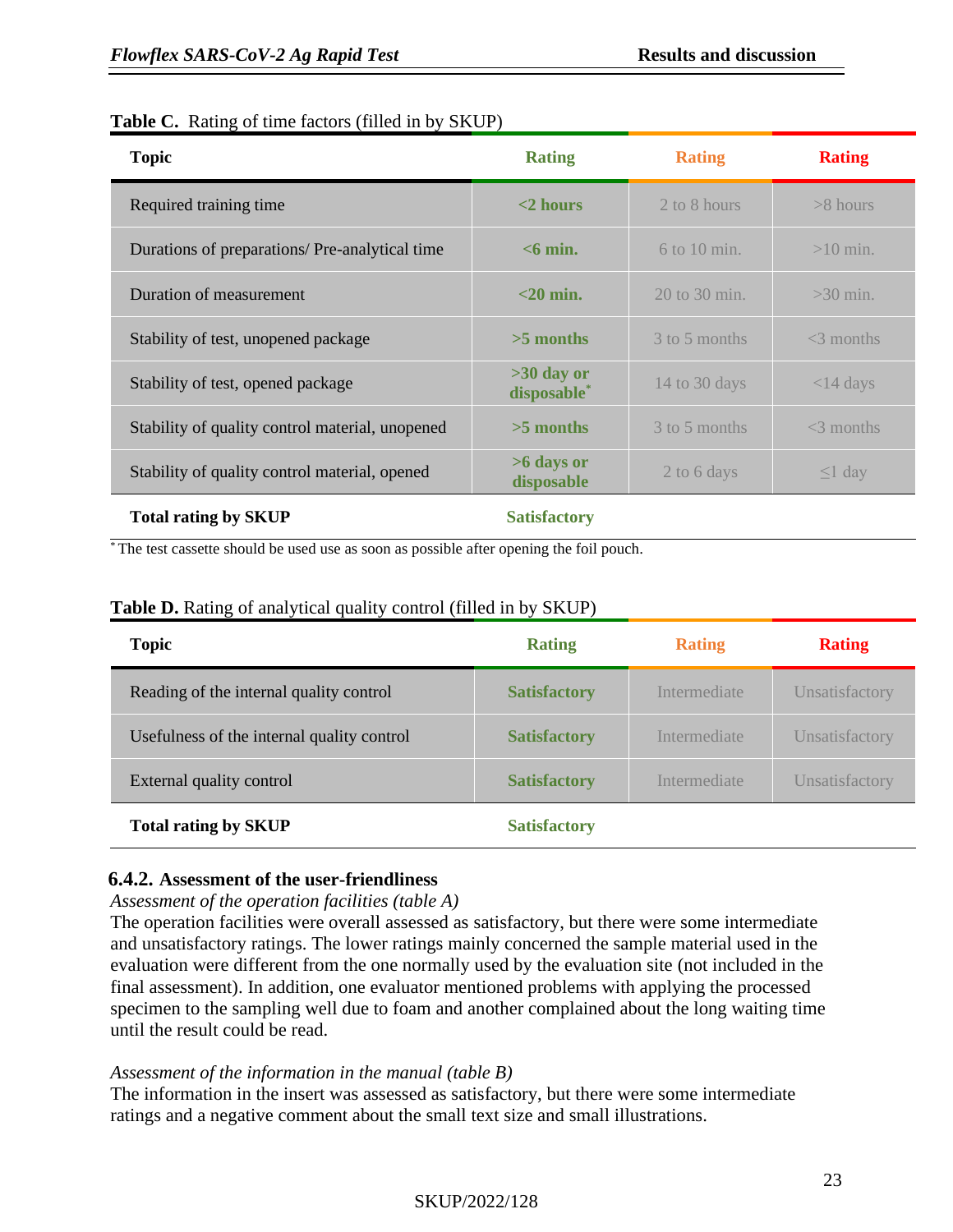*Assessment of time factors (table C)*

The time factors were assessed as satisfactory.

#### *Assessment of analytical quality control possibilities (table D)* The analytical quality control possibilities were assessed as satisfactory.

*Conclusion*

In all, the user-friendliness of Flowflex SARS-CoV-2 Ag Rapid Test and its manual was rated as satisfactory. The quality goal for user-friendliness was fulfilled.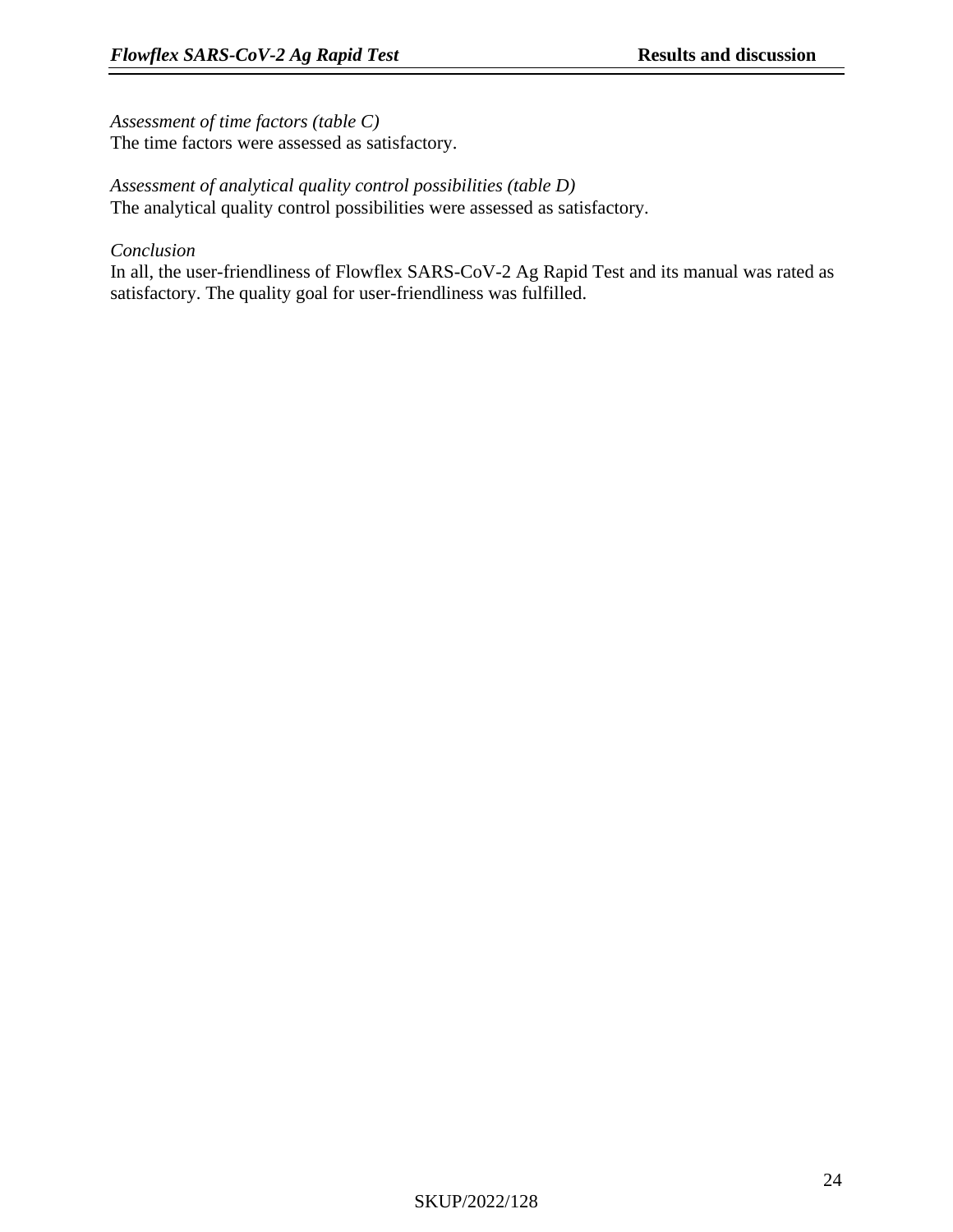# <span id="page-24-0"></span>**7. References**

- 1. Chan JF. *et al.* A familial cluster of pneumonia associated with the 2019 novel coronavirus indicating person-to-person transmission: a study of a family cluster. *Lancet* 2020; **395**: 514  $-523.$
- 2. WHO. Recommendations for national SARS-CoV-2 testing strategies and diagnostic capacities, Interim guidance, 25 June 2021, https://www.who.int/publications/i/item/WHO-2019-nCoV-lab-testing-2021.1-eng (accessed 2022-02-21).
- 3. WHO. Antigen-detection in the diagnosis of SARS-CoV-2 infection using rapid immunoassays, Interim guidance, 11 September 2020, https://www.who.int/publications/i/item/antigen-detection-in-the-diagnosis-of-sars-cov-2infection-using-rapid-immunoassays (accessed 2022-02-21).
- 4. Madewell ZJ. *et al.* Household Transmission of SARS-CoV-2: A Systematic Review and Meta-analysis. *JAMA Netw Open.* 2020; **3** (12): e2031756.
- 5. European Centre for Disease Prevention and Control. Options for the use of rapid antigen tests for COVID-19 in the EU/EEA and the UK. 19 November 2020. ECDC: Stockholm; 2020. https://www.ecdc.europa.eu/en/publications-data/options-use-rapid-antigen-testscovid-19-eueea-first-update (accessed 2022-02-22).
- 6. The IFCC IUPAC terminology for properties and units. https://www.ifcc.org/ifccscientific-division/sd-committees/c-npu/npusearch/ (accessed 2022-02-22).
- 7. COVID-19 Multiplex RT-qPCR Assay Instructions for use 2021. https://pentabase.com/wpcontent/uploads/2021/05/CoviDetect-FAST-Instructions-for-use-v.1.7\_EN.pdf (accessed 2022-02-22)
- 8. Cochrane Database of Systematic Reviews (Dinnes et al). Rapid, point‐of‐care antigen and molecular‐based tests for diagnosis of SARS‐CoV‐2 infection 2021. https://www.cochranelibrary.com/cdsr/doi/10.1002/14651858.CD013705.pub2 (accessed 2022-02-22)
- 9. He X. *et al*. Temporal dynamics in viral shedding and transmissibility of COVID-19. *Nat Med* 2020; **26**; 672 – 675.
- 10. Norwegian Directorate of Health. COVID-19 pandemic: Evaluation of Abbot's Panbio COVID-19 rapid antigen test in Norway, December 2020. https://www.helsedirektoratet.no/rapporter/evaluation-of-abbots-panbio-covid-19-rapidantigen-test-in-norway/ (accessed 2022-02-22).

#### SKUP/2022/128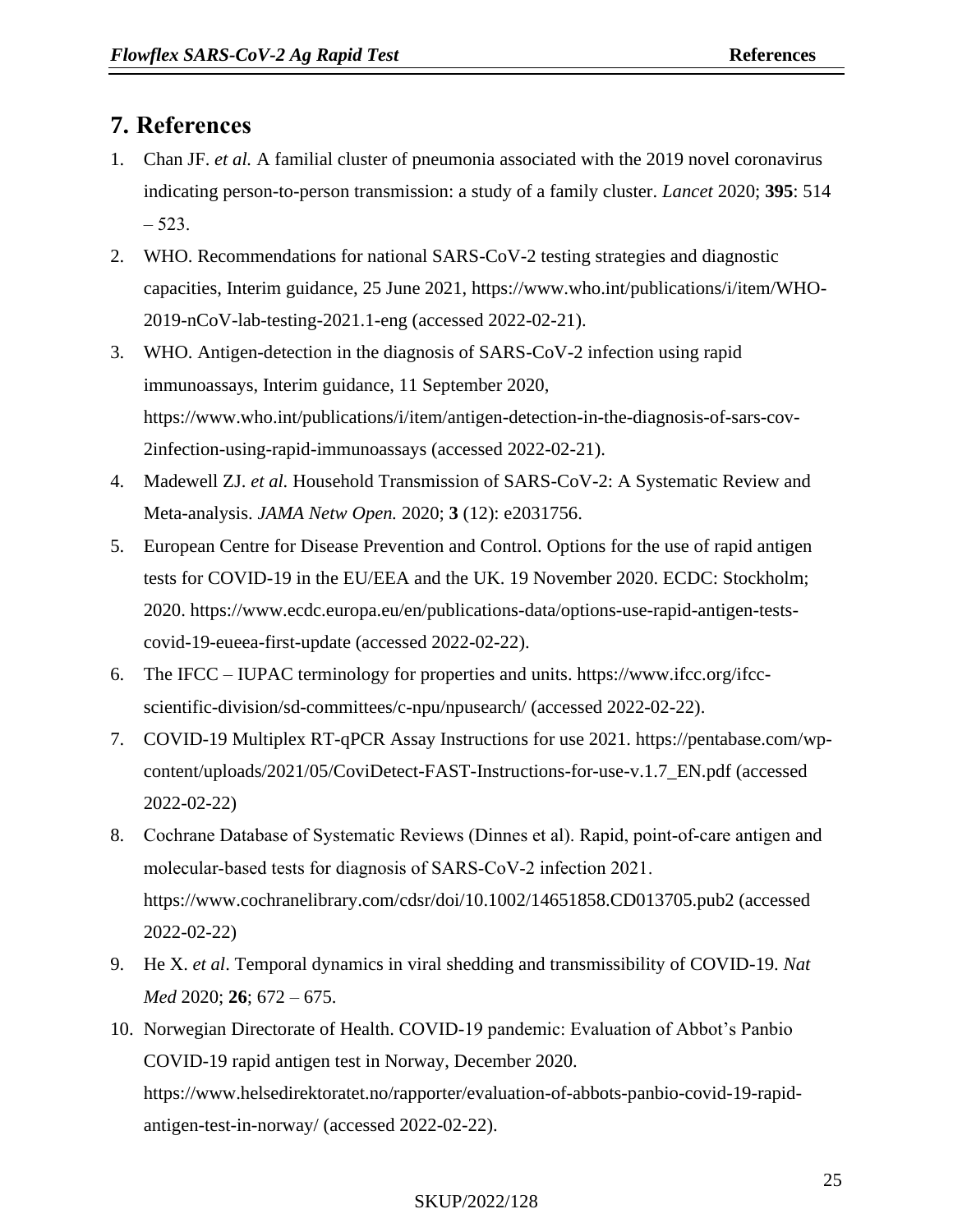# **Attachments**

- 1. The organisation of SKUP
- 2. Facts about Flowflex SARS-CoV-2 Ag Rapid Test
- 3. Information about manufacturer, retailers and marketing
- 4. Product specifications for this evaluation
- 5. Statistical expressions and calculations
- 6. Raw data, internal analytical quality control results, Flowflex SARS-CoV-2 Ag Rapid Test
- 7. Raw data, Flowflex SARS-CoV-2 Ag Rapid Test and comparison method results

Attachments with raw data are included only in the copy to Acon Biotech Hangzhou Co. Ltd.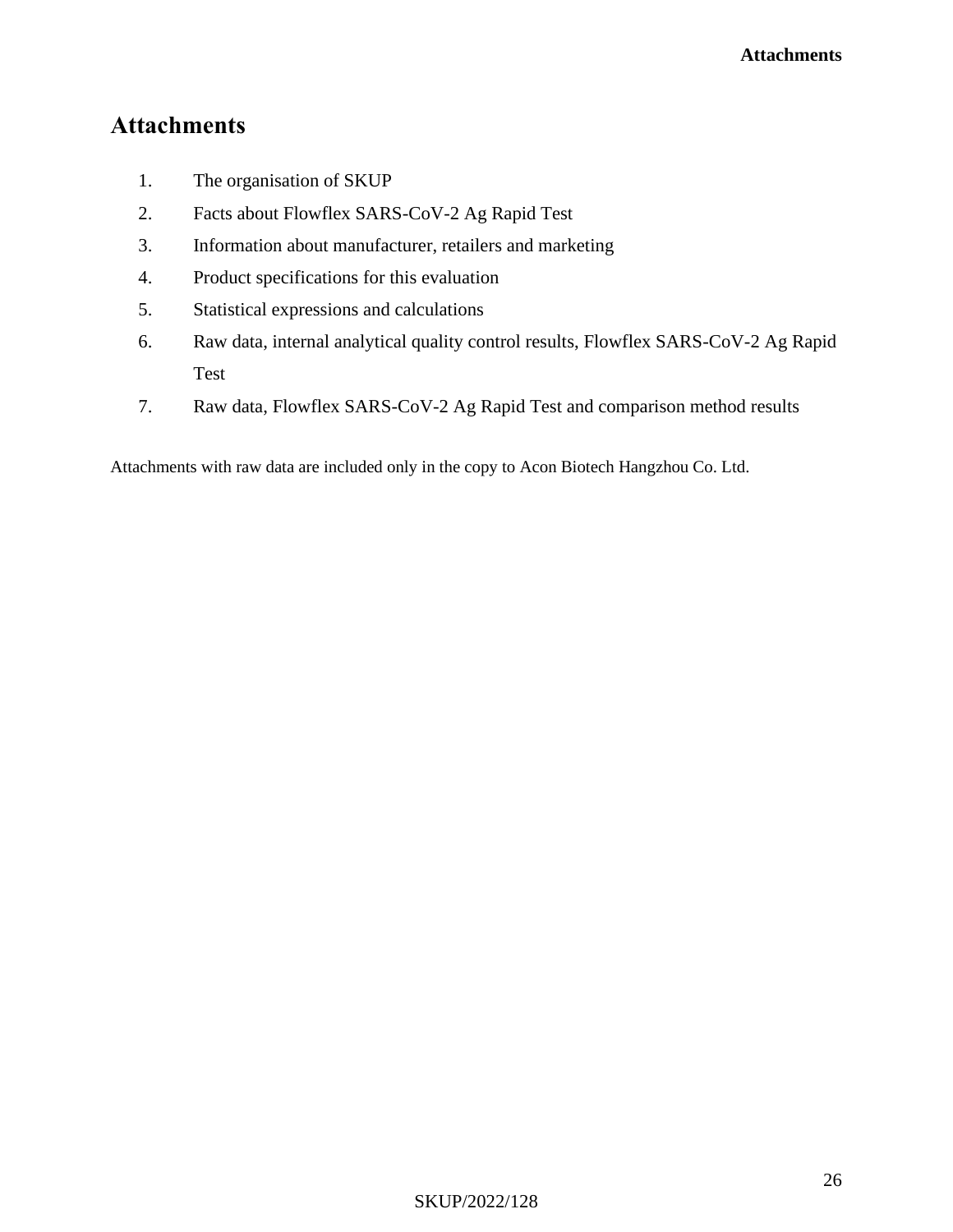# **The organisation of SKUP**

*Scandinavian evaluation of laboratory equipment for point of care testing*, *SKUP*, is a cooperative commitment of  $DEKS<sup>1</sup>$  in Denmark, Noklus<sup>2</sup> in Norway and Equalis<sup>3</sup> in Sweden. SKUP was established in 1997 at the initiative of laboratory medicine professionals in the three countries. SKUP is led by a Scandinavian *steering committee* and the secretariat is located at Noklus in Bergen, Norway.

*The purpose of* SKUP is to improve the quality of near patient testing in Scandinavia by providing objective and supplier-independent information about analytical quality and userfriendliness of laboratory equipment. This information is generated by organising SKUP *evaluations*.

SKUP offers manufacturers and suppliers evaluations of laboratory equipment for point of care testing. Provided the equipment is not launched onto the Scandinavian market, it is possible to have a confidential pre-marketing evaluation. The company requesting the evaluation pays the actual testing costs and receives in return an impartial evaluation.

There are *general guidelines* for all SKUP evaluations and for each evaluation a specific *SKUP protocol* is worked out in co-operation with the manufacturer or their representatives. SKUP signs *contracts* with the requesting company and the evaluating laboratories. The analytical results are assessed according to *pre-set quality goals*. To fully demonstrate the quality of a product, the *end-users* should be involved in the evaluations.

Each evaluation is presented in a *SKUP report* to which a unique *report code* is assigned. The code is composed of the acronym SKUP, the year the report was completed and a serial number. A report code, followed by an asterisk  $(*)$ , indicates an evaluation with a more specific objective. The asterisk is explained on the front page of these protocols and reports.

SKUP reports are published at www.skup.org.

\_\_\_\_\_\_\_\_\_\_\_\_\_\_\_\_\_\_\_\_ <sup>1</sup> DEKS (Danish Institute for External Quality Assurance for Laboratories in the Health Sector) is a non-profit organisation owned by the Capital Region of Denmark on behalf of all other Regions in Denmark.

<sup>&</sup>lt;sup>2</sup> Noklus (Norwegian Organization for Quality Improvement of Laboratory Examinations) is a national not for profit organisation governed by a management committee consisting of representatives from the Norwegian Government, the Norwegian Medical Association and the Norwegian Society of Medical Biochemistry, with the Norwegian Association of Local and Regional Authorities (KS) as observer.

<sup>3</sup> Equalis AB (External quality assessment in laboratory medicine in Sweden) is a limited company in Uppsala, Sweden, owned by "Sveriges Kommuner och Regioner" (Swedish Association of Local Authorities and Regions), "Svenska Läkaresällskapet" (Swedish Society of Medicine) and IBL (Swedish Institute of Biomedical Laboratory Science).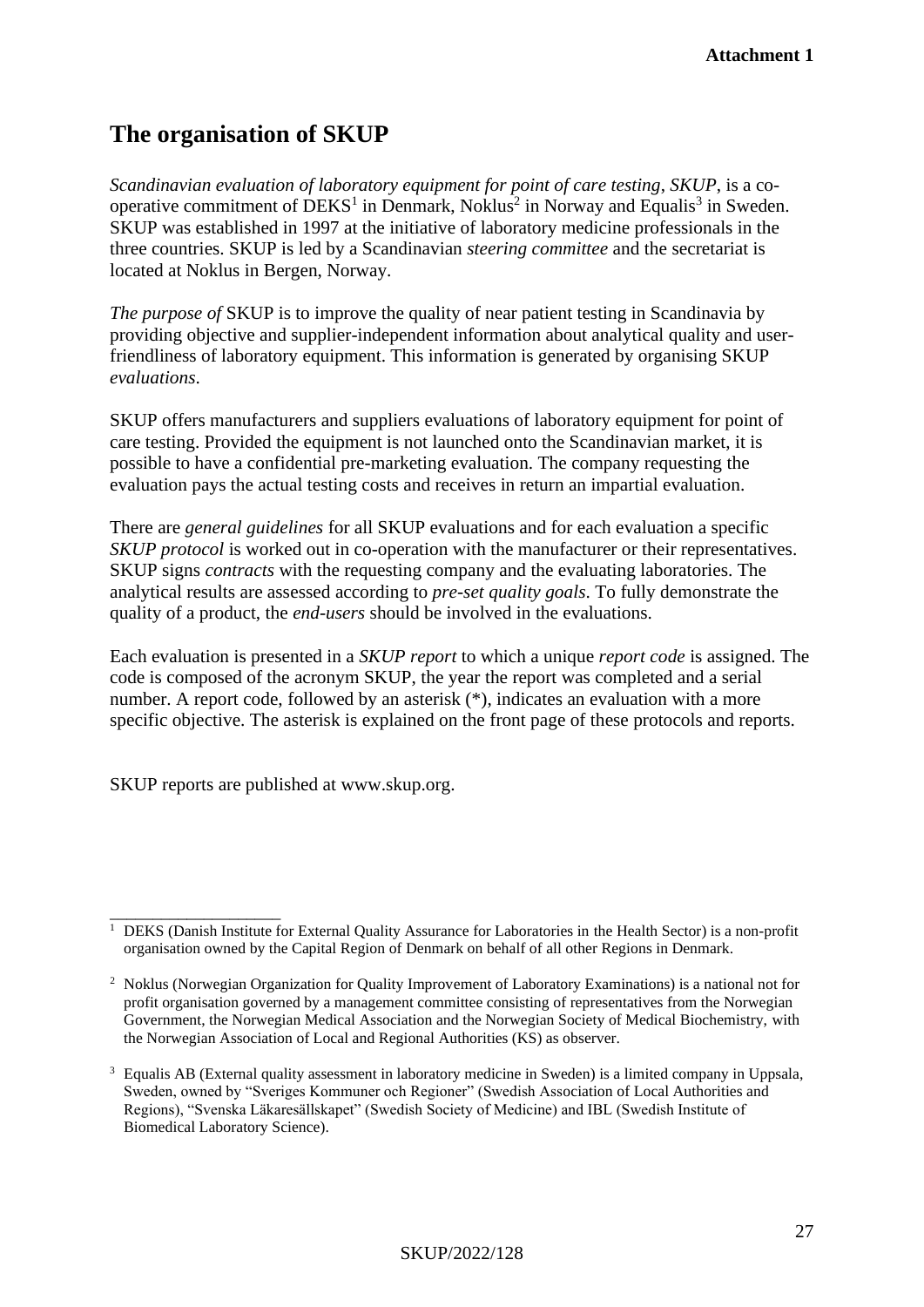# **Facts about Flowflex SARS-CoV-2 Ag Rapid Test**

This form is filled in by Acon Biotech (Hangzhou) Co. Ltd. in China.

| Name of<br>the measurement system:                  | Flowflex SARS-CoV-2 Antigen Rapid Test                                                                                                                                                                                                  |
|-----------------------------------------------------|-----------------------------------------------------------------------------------------------------------------------------------------------------------------------------------------------------------------------------------------|
| Dimensions and weight:                              | n/a                                                                                                                                                                                                                                     |
| Components of<br>the measurement system:            | Flowflex SARS-CoV-2 Antigen test cassettes, extraction buffer<br>tubes and disposable swabs                                                                                                                                             |
| Measurand:                                          | Qualitative detection of the nucleocapsid protein antigen to<br>SARS-CoV-2                                                                                                                                                              |
| Sample material:                                    | Nasal and nasopharyngeal swab specimen                                                                                                                                                                                                  |
| Sample volume:                                      | Four drops                                                                                                                                                                                                                              |
| Measuring principle:                                | Lateral flow chromatographic immunoassay                                                                                                                                                                                                |
| Traceability:                                       | n/a                                                                                                                                                                                                                                     |
| Calibration:                                        | n/a                                                                                                                                                                                                                                     |
| Measuring range:                                    | Qualitative                                                                                                                                                                                                                             |
| Haematocrit range:                                  | n/a                                                                                                                                                                                                                                     |
| Measurement time:                                   | 15-30 minutes                                                                                                                                                                                                                           |
| Operating conditions:                               | 15-30°C, placed on a flat and clean surface                                                                                                                                                                                             |
| Electrical power supply:                            | n/a                                                                                                                                                                                                                                     |
| Recommended regular<br>maintenance:                 | n/a                                                                                                                                                                                                                                     |
| Package contents:                                   | The Flowflex SARS-CoV-2 Antigen test kit include:<br>Test Cassettes: 25 tests<br><b>Extraction Buffer Tubes: 25 tests</b><br>Positive Control Swab: 1 pcs<br>Negative Control Swab: 1 pcs<br>Disposable Swabs: 25 pcs<br>Package Insert |
| Necessary equipment not included<br>in the package: | Personal Protective Equipment and Timer                                                                                                                                                                                                 |

#### **Table 1. Basic facts**

## **Table 2. Post analytical traceability**

| Is input of patient identification<br>possible?          | n/a |
|----------------------------------------------------------|-----|
| Is input of operator identification<br>possible?         | n/a |
| Can the instrument be connected<br>to a bar-code reader? | n/a |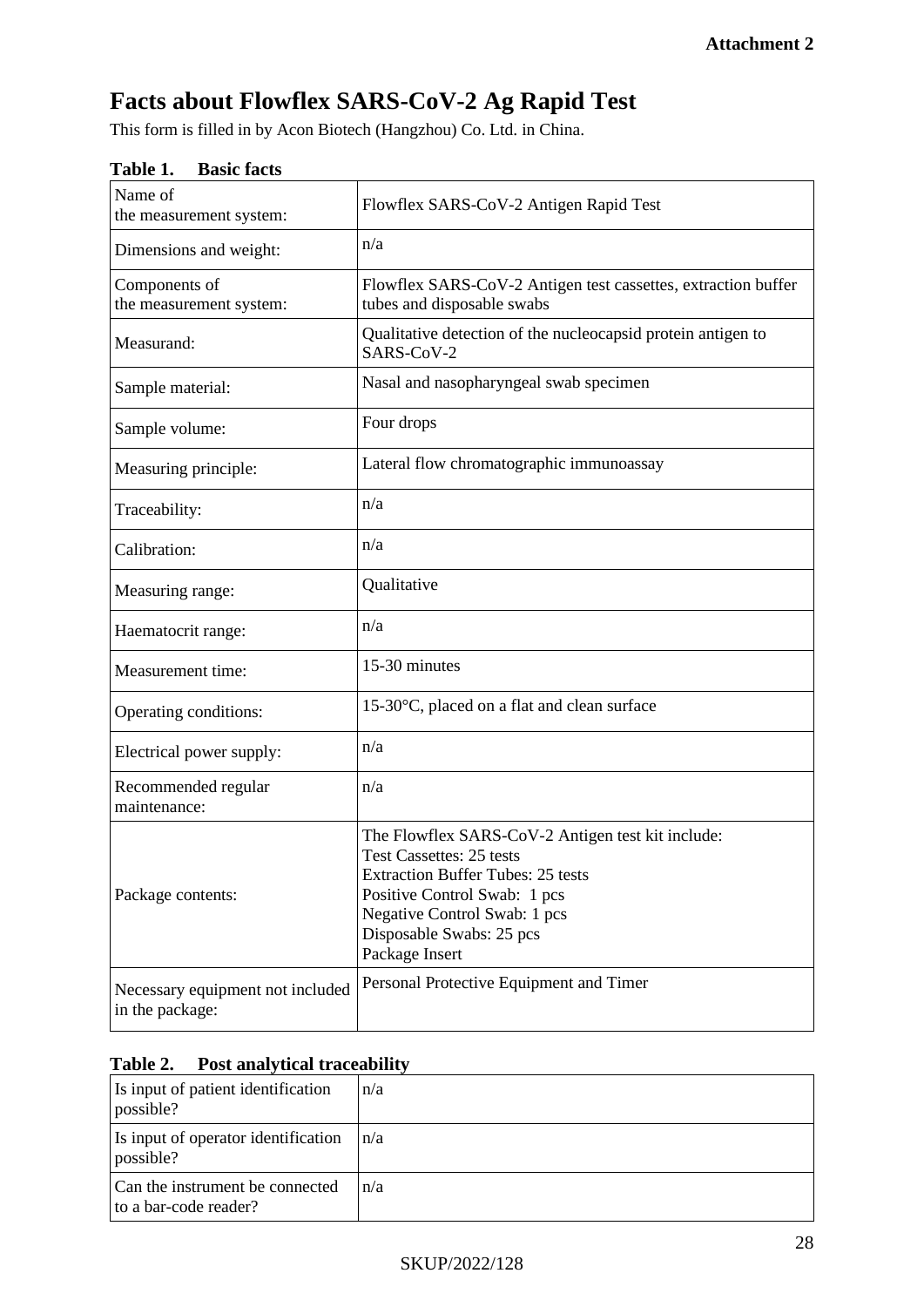| Can the instrument be connected<br>to a printer?                                                                                 | n/a |
|----------------------------------------------------------------------------------------------------------------------------------|-----|
| What can be printed?                                                                                                             | n/a |
| Can the instrument be connected<br>to a PC?                                                                                      | n/a |
| Can the instrument communicate<br>with LIS (Laboratory Information<br>System)?<br>If yes, is the communication<br>bidirectional? | n/a |
| What is the storage capacity of the<br>instrument and what is stored in<br>the instrument?                                       | n/a |
| Is it possible to trace/search for<br>measurement results?                                                                       | n/a |

# **Table 3. Facts about the reagent/test strips/test cassettes**

| Name of the reagent/test<br>strips/test cassettes: | Flowflex SARS-CoV-2 Antigen Rapid Test                                                        |
|----------------------------------------------------|-----------------------------------------------------------------------------------------------|
| Stability                                          | 24 months (until expiration date) if stored at temperatures                                   |
| in unopened sealed vial:                           | between $2-30$ °C                                                                             |
| Stability                                          | After removing the test cassette from the foil pouch, it should                               |
| in opened vial:                                    | be used immediately                                                                           |
|                                                    | The test cassettes and extraction buffer are packed individually.<br>Test Cassettes: 25 tests |
|                                                    | <b>Extraction Buffer Tubes: 25 tests</b>                                                      |
| Package contents:                                  | Positive Control Swab: 1 pcs                                                                  |
|                                                    | Negative Control Swab: 1 pcs                                                                  |
|                                                    | Disposable Swabs: 25 pcs                                                                      |
|                                                    | Package Insert                                                                                |

# **Table 4. Quality control**

| Electronic self check:        | n/a                                                            |
|-------------------------------|----------------------------------------------------------------|
| Recommended control materials | Positive Control Swab and Negative Control Swab are            |
| and volume:                   | measured as patient samples                                    |
| Stability                     | 24 months (until expiration date) if stored at temperatures    |
| in unopened sealed vial:      | between $2-30$ °C                                              |
| Stability                     | After removing the Control Swab from the foil pouch, it should |
| in opened vial:               | be used immediately                                            |
| Package contents:             | Included in the Flowflex SARS-CoV-2 Antigen Rapid Test Kit     |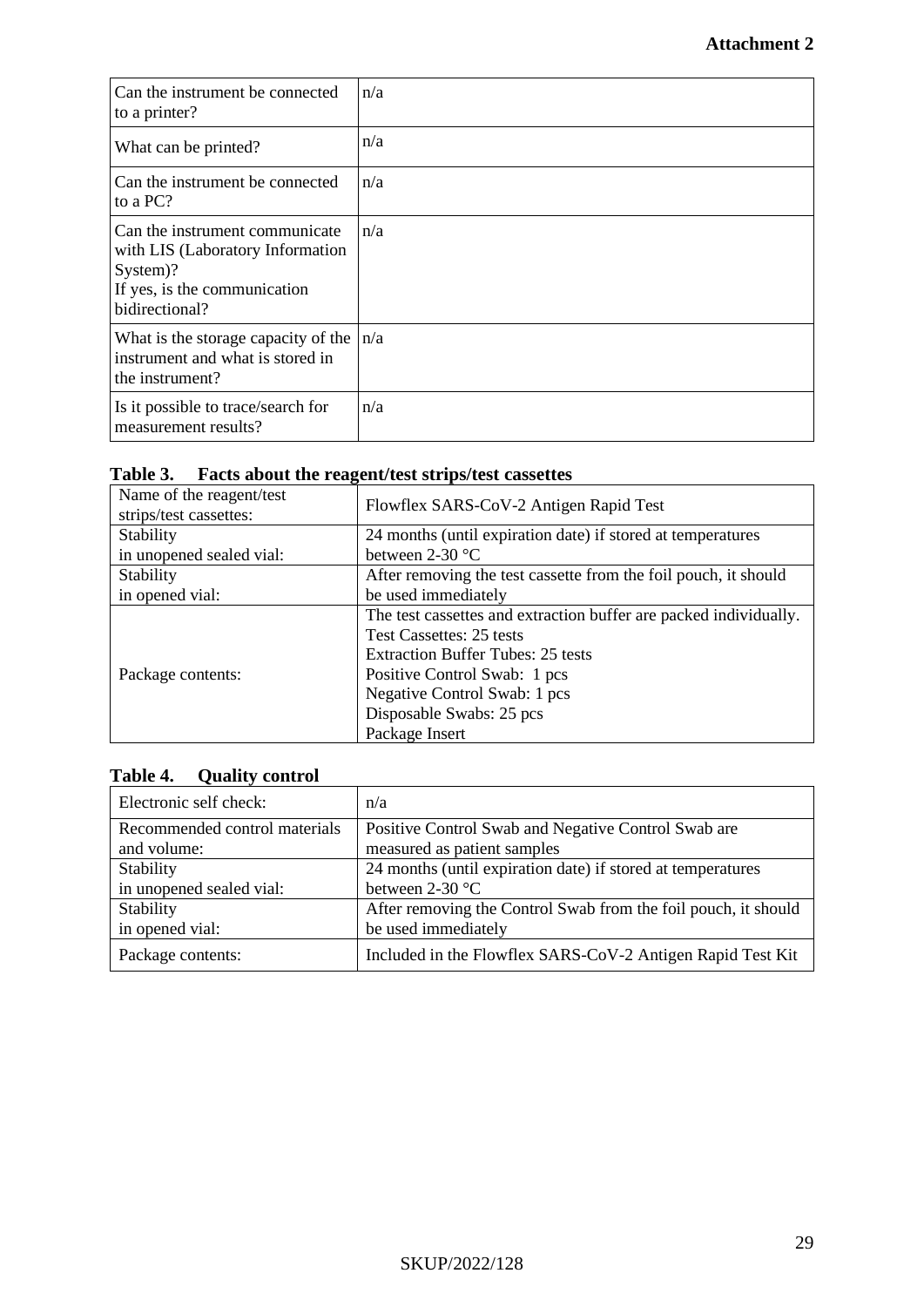# **Information about manufacturer, retailers and marketing**

This form is filled in by Acon Biotech (Hangzhou) Co. Ltd.

| Table 1. | <b>Marketing information</b> |
|----------|------------------------------|
|----------|------------------------------|

| Manufacturer:                                               | Acon Biotech (Hangzhou) Co., Ltd.               |  |  |
|-------------------------------------------------------------|-------------------------------------------------|--|--|
| Retailers in Scandinavia:                                   | No retailers in Scandinavia                     |  |  |
| In which countries is the system<br>marketed:               | Globally Scandinavia<br>Europe $\blacksquare$   |  |  |
| Date for start of marketing the<br>system in Scandinavia:   | The product was market in Sweden November 2020. |  |  |
| Date for CE-marking:                                        | September 28, 2020                              |  |  |
| In which Scandinavian languages<br>is the manual available: | English, Danish, Swedish                        |  |  |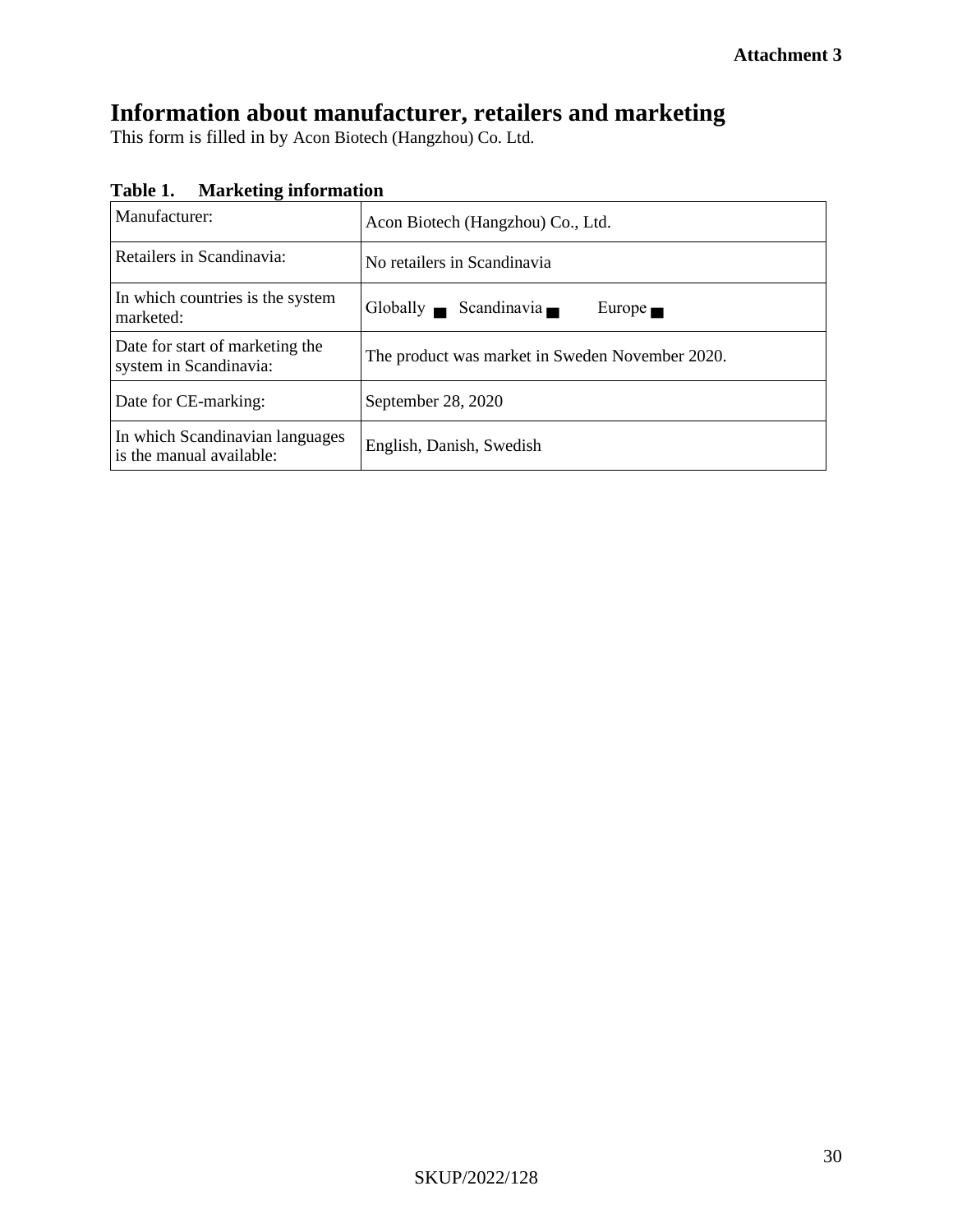# **Product specifications for this evaluation**

| Lot name in evaluation | Lot no      | <b>Expiry date</b> |
|------------------------|-------------|--------------------|
|                        | COV2101105R | 2023-01-04         |
|                        | COV2101118R | 2023-01-17         |
|                        | COV2101126R | 2023-01-25         |

*Flowflex SARS-CoV-2 Ag Rapid Test cassettes, REF. L031-11815*

*Flowflex SARS-CoV-2 Ag Rapid Test control swabs, REF. LCD4671-02 / LCD4670-02* 

| <b>Control kit</b>         | Lot no               | <b>Expiry date</b> |
|----------------------------|----------------------|--------------------|
| Control swabs,             | COV2101105R          | 2023-01-04         |
| negative and positive      | $\text{COV}2101118R$ | $2023 - 01 - 17$   |
| (included in the test kit) | COV2101126R          | 2023-01-25         |

*Other equipment used in the evaluation*

| Equipment                  | Lot no      | <b>Expiry date</b> |
|----------------------------|-------------|--------------------|
| Nasal specimen swab        | 20201010JZ  | 2023-10-09         |
| (included in the test kit) |             |                    |
| <b>REF. CF-150-P3B</b>     |             |                    |
| <b>Extraction buffer</b>   | COV2101105R | 2023-01-04         |
| (included in the test kit) | COV2101118R | 2023-01-17         |
| REF. LCD4687-01            | COV2101126R | 2023-01-25         |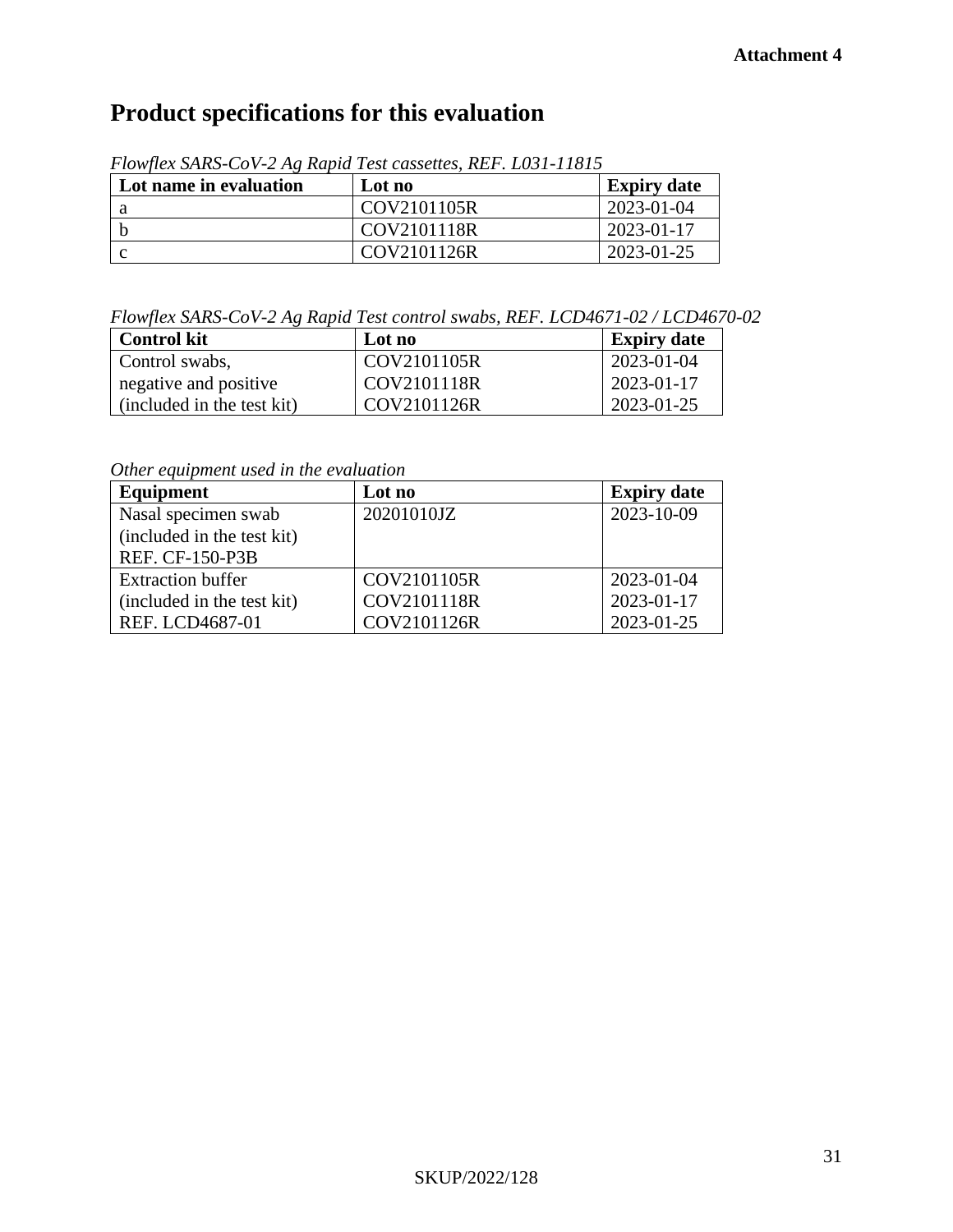# **Statistical expressions and calculations**

This attachment is valid for evaluations of qualitative test methods with results on the ordinal scale.

#### **Statistical terms and expressions**

The definitions and formulas in this section originate from the Geigy document [a].

### **Statistical calculations**

*Diagnostic sensitivity* is true positive/(true positive + false negative) *Diagnostic specificity* is true negative/(false positive + true negative) *Positive predictive value (PPV)* is true positive/(true positive + false positive) *Negative predictive value (NPV)* is true negative/(true negative + false negative) *Prevalence* is true positive/(true positive + true negative + false positive + false negative) See table 1 for an illustration.

#### **Table 1.** Illustration of statistical calculations

|                         | <b>Truth</b>                          |                                       |                 |
|-------------------------|---------------------------------------|---------------------------------------|-----------------|
|                         | <b>Positive</b>                       | <b>Negative</b>                       |                 |
| Evaluated test positive | a                                     | b                                     | $PPV = a/(a+b)$ |
| Evaluated test negative | с                                     | d                                     | $NPV = d/(d+c)$ |
|                         | Diagnostic sensitivity<br>$= a/(a+c)$ | Diagnostic specificity<br>$= d/(b+d)$ |                 |

### *Calculation of confidence intervals*

Estimation of CI for fractions/proportions is performed according to Adjusted Walds [b]. The CIs are given for information only.

#### *Relationship between PPV / NPV and prevalence*

Contrary to diagnostic sensitivity and specificity, the PPV and NPV are related to the prevalence of the disease in a specific population. PPV and NPV are also related to the diagnostic sensitivity and specificity of a diagnostic test.

#### SKUP/2022/128

a. Documenta Geigy. Mathematics and statistics. CIBA-GEIGY Limited, Basel, Switzerland 1971; p 186 formula # 772.

b. https://measuringu.com/calculators/wald/ (accessed 2021-08-04).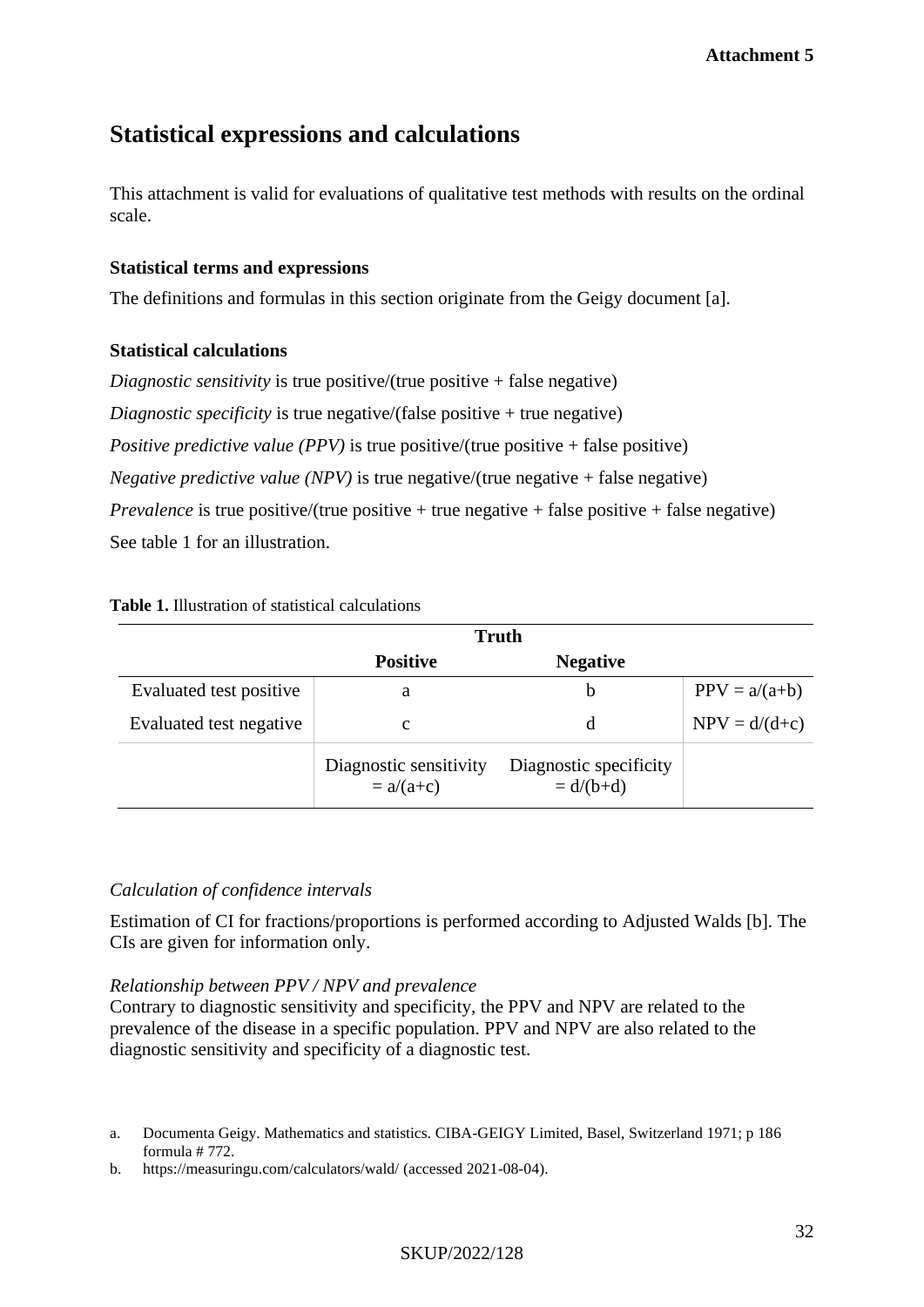# **Raw data, internal analytical quality control results, Flowflex SARS-CoV-2 Ag Rapid Test**

Raw data are included only in the copy to Acon Biotech Hangzhou Co. Ltd.